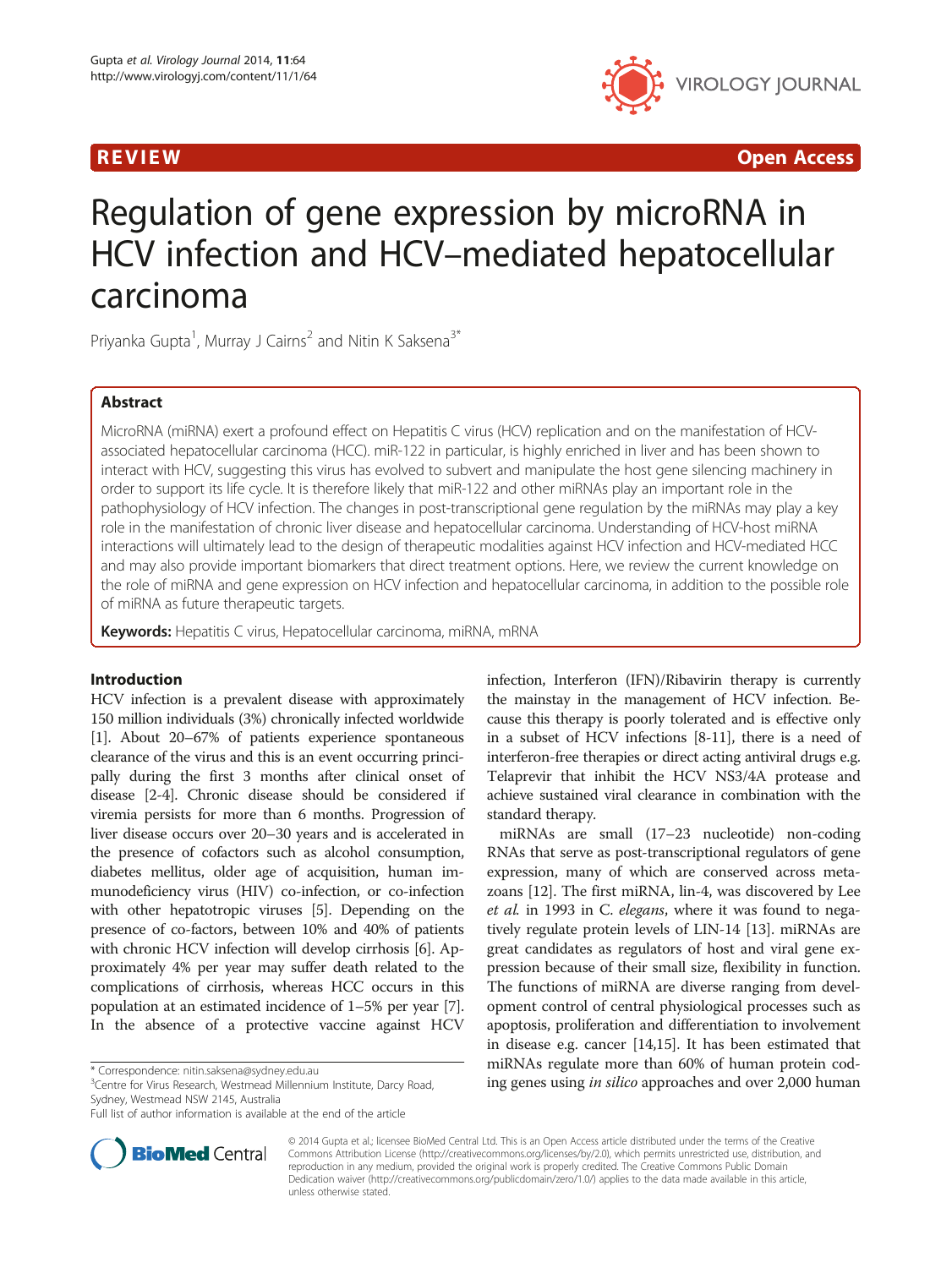mature miRNAs have been annotated (miRBase v19.0; [http://www.mirbase.org/\)](http://www.mirbase.org/) [[16](#page-10-0)].

#### Biogenesis of miRNA

Most miRNAs are transcribed from intergenic regions, introns and exons by RNA polymerase II. The initial RNA transcript is a RNA precursor called a primary miRNA (pri-miRNA) [\[17](#page-10-0)-[20](#page-10-0)] (Figure 1). pri-miRNA ranges from 200 nucleotides to several thousand nucleotides in length and is known to form highly structured stem loop [\[21,22](#page-10-0)]. The cellular RNase III enzyme 'Drosha' cleaves this stem loop with the help of cofactor DiGeorge syndrome critical region gene 8 (DGCR8) in vertebrates and 'Pasha' in invertebrates [[23-25\]](#page-10-0) (Figure 1). The cleavage produces an RNA hairpin intermediate around 70 nucleotides, known as the precursor-miRNA or pre-miRNA with a characteristic two nucleotide 3′ overhang [[23](#page-10-0)]. The next step in the biogenesis of miRNA is the nuclear export of the premiRNA hairpin by a heterodimer consisting of exportin 5 and the GTP bound form of cofactor Ras-related nuclear protein (RAN), which recognize and bind the two- nt 3′ overhang of pre-miRNA [[26,27\]](#page-10-0) (Figure 1). In the cytoplasm, another cellular RNase III enzyme called Dicer binds to the structured DNA with cofactor Transactivation response RNA binding protein (TRBP) to perform a second cleavage. The end product is a two nt 3′ overhang

approximately 17–22 bp double stranded RNA. One strand of the dsRNA remains bound to the Dicer to form the mature miRNA while the other RNA strand is generally degraded. The remaining strand is then integrated into a protein complex called the RNA-induced silencing complex (RISC) with the help of dicer [\[28,29\]](#page-10-0). Argonaute-2 (Ago-2) protein is a catalytically active ribonucleoprotein and is a key component in RISC [[30,31](#page-10-0)]. Mature miRNA bound to the active RISC binds to the target sites at 3′ UTR of mRNA leading to direct inhibition of translation or mRNA target degradation by Ago2 protein (Figure 1) [[30](#page-10-0)]. Vertebrates only need partial complementary miRNA to recognize their targets, however, it is critical to have a high degrees of complementary base pairing of miRNA nucleotides through the nucleotides 2–8 referred to as the "seed sequence" [\[32,33](#page-10-0)].

# Evidence suggests that miRNAs play a significant role in HCV replication

Several miRNAs have been identified in various studies to play a key role in regulating the virus replication and pathogenesis during HCV infection [[34](#page-10-0)-[39](#page-10-0)]. miR-122 is the most abundant liver-specific miRNA and has been demonstrated by several studies to be required for HCV replication in infected cells [[34,40,41\]](#page-10-0). Sequestration of miR-122 in liver cell lines strongly reduced HCV



Figure 1 Biogenesis of miRNA. miRNAs are transcribed from the genes by RNA polymerase II. The microprocessor complex (Drosha and DGCR8) processes the primary miRNA transcripts into pre-miRNA. The pre-miRNA is then exported into the cytoplasm by exportin-5 and processed into a RNA duplex by ribonuclease Dicer in association with TRBP. The end product is 22 bp double stranded RNA. One strand of the dsRNA remains bound to the dicer to form the mature miRNA while the other RNA strand is generally degraded. The remaining strand is then assembled into the RISC with Ago 2 and can target gene silencing through either cleavage or translational repression.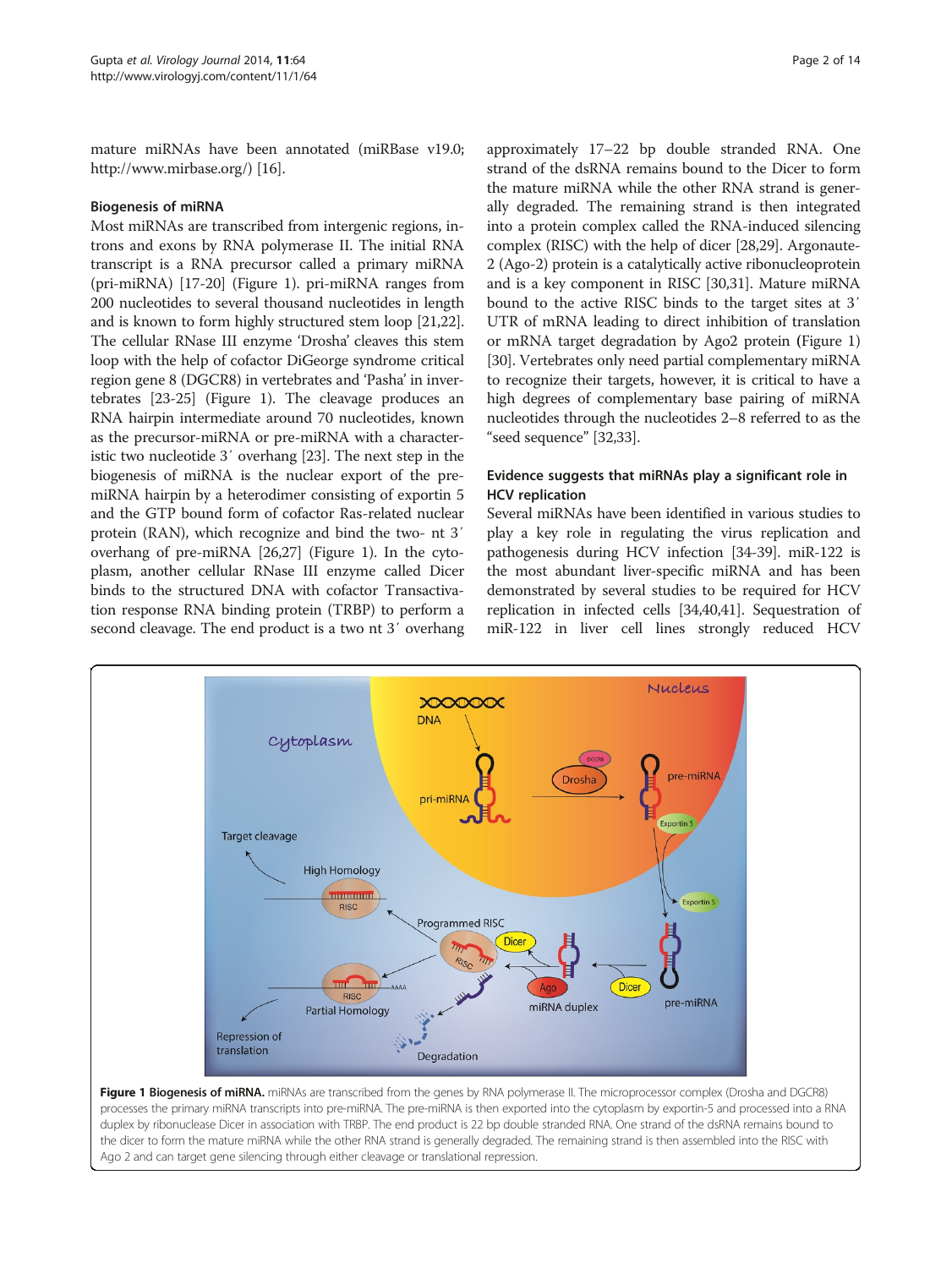<span id="page-2-0"></span>translation, whereas addition of miR-122 stimulated HCV translation in liver cell lines [[42](#page-10-0)]. Study on liver biopsies of chronic hepatitis patients demonstrated that miR-122 level in primary non-responding subjects was lower than in early virological responding subjects, regardless of the viral genotype [\[43](#page-10-0)].

miR-122 is the miRNA that exerts a positive effect on viral replication in cell culture by binding to the viral 5′ Untranslated region (UTR), as shown by in vitro studies [[34,44](#page-10-0)]. miR-122 was shown to form an oligomeric complex in which one miR-122 molecule binds to the 5′ UTR of HCV RNA with 3′ overhanging nucleotides, masking the 5′ terminal sequences of HCV genome [[45](#page-10-0)] (Table 1). This also suggested that these 5′ terminal viral sequences are thus protected from nucleolytic degradation [[45](#page-10-0)]. The specific internal nucleotides and the 3′ terminal nucleotides in miR-122 were shown to be absolutely required for maintaining HCV RNA abundance rather than influencing their function [[45\]](#page-10-0). It was shown that overexpression of miR-122 significantly suppressed the interferonstimulated response element (ISRE), that functions as an enhancer to promote the induction of transcription by alpha/beta interferons [[46](#page-10-0)-[51](#page-10-0)] (Table 1). Contrary to that, suppression of miR-122 function enhanced the ISRE activity, by decreasing expression of suppressor of cytokine signaling 3 (SOCS3) [[51](#page-10-0)] (Table 1). The decrease in SOCS3 level was not mediated by the target gene expression, but by enhanced methylation at SOCS3 gene promoter [[51](#page-10-0)]. The authors also suggested that the data is supportive of use of a combination therapy of IFN and silencing of miR-

122 function (i.e. antisense oligonucleotides of miR-122) as a therapeutic option in near future [\[51\]](#page-10-0). Interestingly, Ago proteins were shown to be required for miR-122 to activate translation via the HCV 5′-UTR [\[52,53\]](#page-10-0). Cyclin G1 was shown to be a target for miR-122 and use of miR-122 inhibitor was reported to prevent the alcohol-induced increase in HCV RNA and protein levels [\[54\]](#page-10-0) (Table 1). miR-122 was also shown to protect HCV RNA from 5′ decay by targeting 5′ exonuclease Xrn1 [\[55\]](#page-11-0) (Table 1). Moreover, exogenous expression of miR-122 supports efficient HCV RNA replication [\[56\]](#page-11-0) and/or effective virus propogation in non- permissive cell line [\[57,58\]](#page-11-0). miR-122 has been shown to be also involved in cell cycle progression in hepatoma cell line [[59](#page-11-0)]. miR-141 mediated suppression of Deleted in Liver Cancer (DLC-1) (a Rho GTPase-activating protein) enhances viral replication in HCV-infected primary human hepatocytes [\[35\]](#page-10-0) (Table 1). HCV replication was shown to be dependent on the miR-141 induction and antagomir-mediated knockdown of miR-141 severely inhibited the replication of HCV [[35](#page-10-0)]. Interestingly, artificially increasing intracellular miR-141 induced virus replication in the infected hepatocytes, thereby confirming its functional importance [\[35](#page-10-0)]. miR-130a expression is up-regulated in liver biopsy from HCVinfected patients and facilitated HCV replication by targeting antiviral Interferon inducible trans-membrane protein (IFITM); knockdown of miR-130a inhibited HCV replication in hepatocytes [[36\]](#page-10-0) (Table 1). miR- 130a expression is up-regulated in liver biopsy from HCV infected patients and similar observation was also reported on miR-130a-

| Table 1 Selected miRNA and their cognate gene targets relevant to HCV infection |
|---------------------------------------------------------------------------------|
|---------------------------------------------------------------------------------|

|                                               | miRNA     | Target                               | <b>Function</b>                                                                                          |
|-----------------------------------------------|-----------|--------------------------------------|----------------------------------------------------------------------------------------------------------|
| miRNAs that promote<br><b>HCV</b> replication | $miR-122$ | HCV 5'-UTR                           | Promote HCV replication [34,40,41] and IRES mediated HCV<br>translation [52]                             |
|                                               |           | SOCS3                                | Enhance methylation at SOCS3 gene promoter, inhibits<br>IFN-induced ISRE activity [51]                   |
|                                               |           | Cyclin G1                            | Promote viral replication induced by alcohol [54]                                                        |
|                                               |           | Xrn1                                 | Inhibit 5'decay of HCV RNA [55]                                                                          |
|                                               | $miR-141$ | <b>DLC</b>                           | Up-regulated in HCV infection [35]                                                                       |
|                                               | miR-130a  | <b>IFITM</b>                         | Inhibits type I IFN signaling and promote HCV replication [36]                                           |
|                                               | $miR-21$  | MyD88 and IRAK1                      | Negatively regulate IFN signaling [62]                                                                   |
| miRNAs that inhibit<br><b>HCV</b> replication | miR-196   | NS5A region in HCV genome            | Inhibition of HCV replication [37]                                                                       |
|                                               |           | BACH1                                | Inhibits HCV RNA and NS5A protein expression [63]                                                        |
|                                               | miR-448   | Core region of HCV genome            | Inhibition of HCV replication [37]                                                                       |
|                                               | let-7b    | NS5B and 5'UTR regions in HCV genome | Reduces HCV infectivity [38]                                                                             |
|                                               |           | BACH <sub>1</sub>                    | Repression of HCV expression [64]                                                                        |
|                                               | miR-199a  | HCV 5'-UTR                           | Inhibits viral replication [39]                                                                          |
|                                               | miR-130a  | IFNa/IFN $\beta$ ?                   | Inhibits HCV RNA replication by increased expression of<br>IFN- $\alpha$ /IFN- $\beta$ and the ISGs [61] |

Abbreviations: UTR Un-translated region, SOCS3 suppressor of cytokine signaling 3, ISRE interferon stimulated responsive element, Xrn1 exoribonuclease enzyme, DLC-1 deleted in liver cancer 1, IFITM interferon inducible transmembrane protein, IRAK1 interleukin-1 receptor-associated kinase 1, MyD88 myeloid differentiation factor 88, BACH1 transcription regulator protein, ISGs interferon stimulated genes.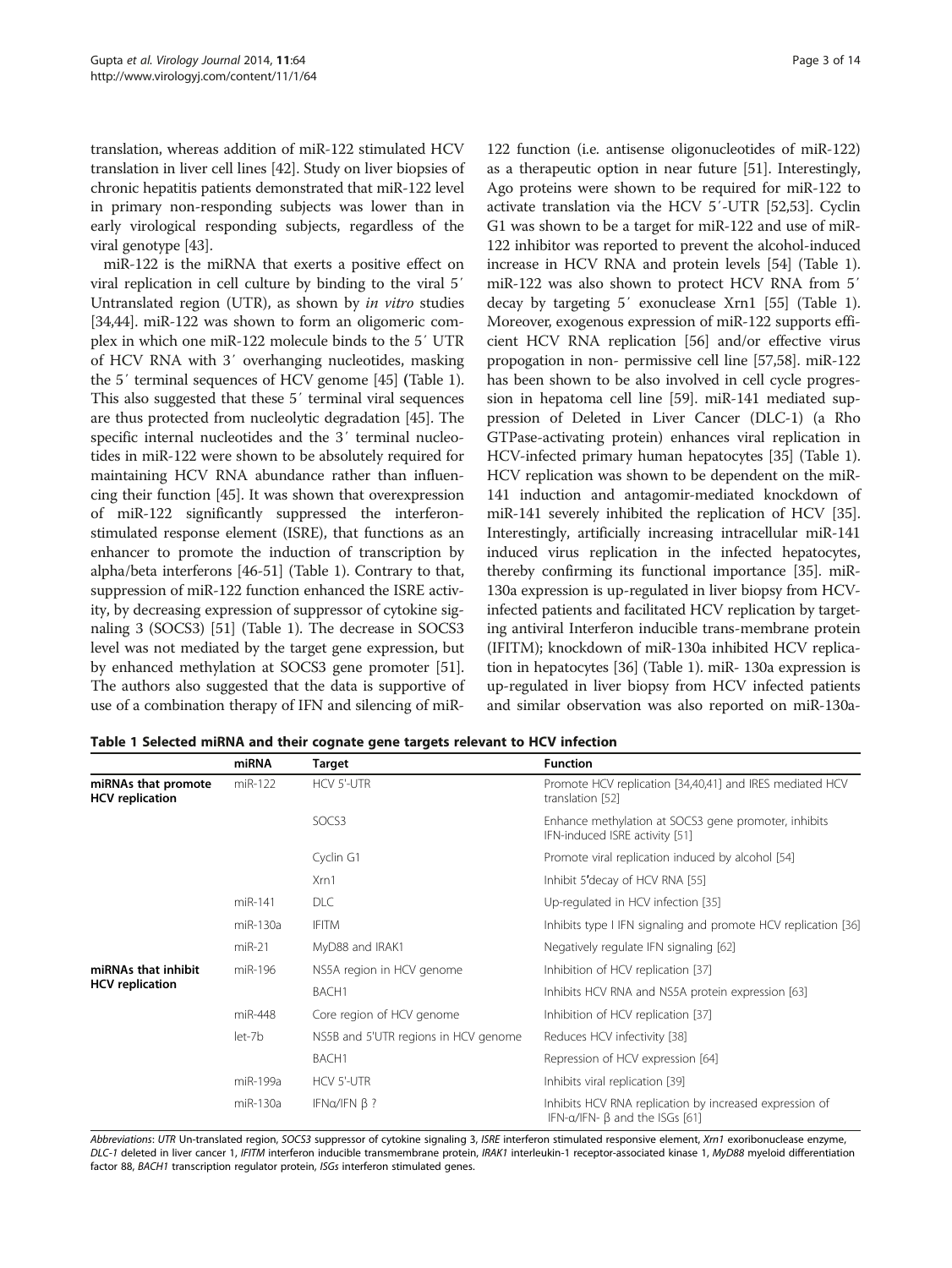mediated regulation of viral replication in HCV-infected cells [[60\]](#page-11-0). Contrary to the above studies, a recent study by Li et al. demonstrated that miR-130a inhibited HCV replication by restoring the innate immune response [[61](#page-11-0)] (Table [1\)](#page-2-0). miR-21 was shown to target myeloid differentiation factor 88 (MyD88) and interleukin-1 receptorassociated kinase 1 (IRAK1), which are involved in type I IFN production induced by the HCV [\[62\]](#page-11-0). This subsequently leads to repressed IFN mediated antiviral response, thereby promoting viral replication [\[62\]](#page-11-0) (Table [1](#page-2-0)).

Finally, cellular miRNAs might indirectly promote or limit virus replication through regulation of their endogenous mRNA targets (Figure 2). In this case, viruses could benefit from reshaping the cellular miRNA environment. Cellular miRNAs may mediate the recognition of viral mRNAs (green) by RISC (blue circle) and thereby limit virus replication (Figure 2). IFN- β was shown by the researchers to modulate host miRNAs, five of which showed anti-HCV effects in a viral sequence specific manner [[37](#page-10-0)]. IFN-induced miRNAs miR-196 and miR-448 have been shown to directly target CORE and NS5A coding region of HCV genomic RNA for inhibition of viral replication [\[37](#page-10-0)] (Table [1](#page-2-0)). miR-196 has a target site in the

NS5A coding region of HCV and has been shown to inhibit the viral replication by 50-80% [\[37](#page-10-0)] (Figure 2 and Table [1](#page-2-0)). In addition to direct targeting of HCV RNA, miR-196 has been shown to target Bach1, a repressor of the anti-oxidative and anti-inflammatory heme oxygenase 1 (HMOX1) [[63](#page-11-0)] (Table [1\)](#page-2-0). The addition of miR-196 mimic in functional assays significantly down-regulated Bach-1 levels with up-regulation of HM0X1, inhibiting HCV expression [[63](#page-11-0)]. let-7b has been shown to elicit anti-HCV activity by targeting the NS5B and 5′-UTR of HCV genome [\[38\]](#page-10-0). let-7 miRNA has been shown to target Bach1 and thereby upregulate heme oxygenase gene expression and this action leads to the attenuation of the liver injury [\[64\]](#page-11-0) (Table [1](#page-2-0)). miR-199a-3p had 80-90% inhibitory effect on HCV replication and the identification of miR-199a-3p binding sites in the 5′UTR internal ribosome entry site (IRES) of HCV RNA (genotypes 1b and 2a) suggested a direct interaction between these molecules [[39](#page-10-0)] (Table [1](#page-2-0)).

#### Significant role of miRNA expression in liver cancer

Specific changes in miRNA expression patterns have been shown in HCC as compared with adjacent normal liver



genes and limit the HCV RNA replication e.g. miR-199a-3p and miR-196. Finally cellular miRNAs might promote or limit the viral replication by inhibition of the cellular mRNAs.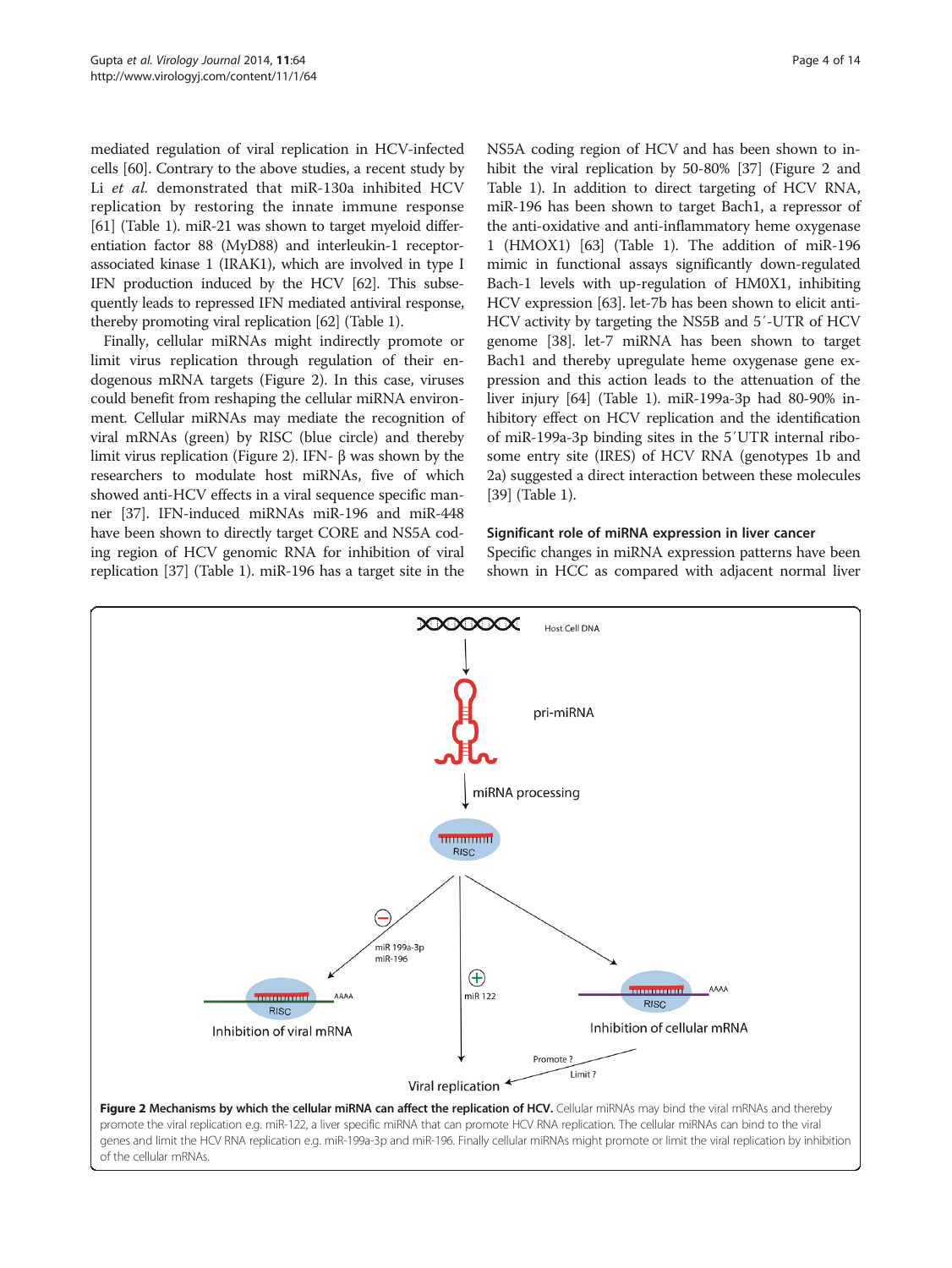tumor tissues, or liver cirrhosis that correlated with the disease outcome [[39](#page-10-0)[,65](#page-11-0)-[67\]](#page-11-0). Using a human miRNA microarray, Murakami et al. analysed the miRNA expression profiles in 25 pairs of hepatocellular carcinoma (HCC) and adjacent non-tumorous tissue (NT) and nine additional chronic hepatitis (CH) specimens [[66\]](#page-11-0). This study found out that seven mature and one precursor miRNAs exhibited significant differential expression patterns between the HCC and NT samples, with miR-18, precursor miR-18, and miR-224 upregulated in HCC samples and miR-199a\*, miR-195, miR-199a, miR-200a, and miR-125a down-regulated in HCC samples [[66\]](#page-11-0). In addition, the analysis of a small number of HCC samples also compared miRNA expression in tumors differing in differentiation state. The expression levels of four miRNAs (miR-92, miR-20, miR-18 and precursor miR- 18) were significantly higher in poorly differentiated HCC samples suggesting that these miRNAs can contribute to tumorigenesis and the loss of tumor differentiation [\[66](#page-11-0)]. By contrast, miR-99a expression exhibited a positive correlation between expression levels and the degree of tumor differentiation suggesting that this miRNA might contribute to the differentiation of tumor [[66](#page-11-0)].

The expression of 182 precursors and 196 mature miR-NAs was profiled in 43 specimens of HCC, 43 adjacent benign liver tissues, and in 12 normal liver tissues using real time PCR [\[67\]](#page-11-0). A total of 16 miRNAs were differentially expressed in HCC tissues as compared to the adjacent non-cancerous tissues. Dys-regulation of miR-199a, miR-199a\* was reported by both Murakami and Jiang, supporting their role in the development of HCC [\[66,67](#page-11-0)]. miR-21 and miR-221 were also shown to be up-regulated supporting their role in the hepato-carcinogenesis. Comparing the miRNA expression patterns with the survival time revealed two general categories of patients – one with predominantly lower miRNA expression and poor survival and the other with higher miRNA expression and good survival  $(P < 0.05)$  [[67](#page-11-0)]. Jiang *et al.* thus characterized a panel of 19 cell cycle related miRNAs as prognostic markers of HCC because the expression of these miRNAs correlated with survival in HCC patients [\[67\]](#page-11-0).

In another study, miRNA expression profiles of HCC and cirrhotic liver samples were analyzed by microarray [[68\]](#page-11-0). 35 miRNAs were significantly dysregulated when compared to cirrhotic liver [[68\]](#page-11-0). The majority of the dys-regulated miRNAs were down-regulated in HCC tissues, with the exception of miR-221 that was found to be up-regulated [[68\]](#page-11-0). miR-122 was shown to be downregulated in nearly 70% of the HCC specimens and all examined HCC-derived cell lines, implicating its role as tumor suppressor during the development of HCC [\[68\]](#page-11-0).

In a comprehensive study, Pineau et al. performed miRNA expression in tissue samples (104 HCC, 90

adjacent cirrhotic livers, 21 normal livers) as well as in 35 HCC cell lines [[69\]](#page-11-0). A set of 12 miRNAs (including miR-21, miR-221/222, miR-34a, miR-519a, miR-93, miR-96, and let-7c) was identified and were linked to disease progression from normal liver to cirrhosis to full blown liver cancer [\[69](#page-11-0)].

# Oncogenic and tumor suppressive miRNAs and their role in HCV-mediated hepatocellular carcinoma

Both oncogenic and tumor suppressive miRNAs play a significant role in HCV and HBV pathogenesis and liver carcinoma development, but limited studies have examined these aspects, along with the role of miRNAs in HCV infection-associated tumorigenesis and tumor suppression.

Varnholt et al. did quantitative analysis of miRNA expression profiles from formalin-fixed paraffin-embedded (FFPE) archival samples of HCV infected human primary liver tumors, consisting of premalignant dysplastic liver nodules and hepatocellular carcinomas [[65](#page-11-0)]. 80 miRNAs were examined in a subset of tumors, which yielded 10 up-regulated and 19 down-regulated miRNAs compared to normal liver [\[65\]](#page-11-0). Five miRNAs (miR-122, miR-100, miR-10a, miR-198, and miR-145) were further examined in an extended tumor sample set of 43 hepatocellular carcinomas and 9 dysplastic nodules after selection [[65](#page-11-0)]. miR-122, miR-100, and miR-10a were overexpressed whereas miR-198 and miR-145 were up to 5-fold downregulated in hepatic tumors compared to normal liver parenchyma [\[65\]](#page-11-0).

Expression levels of 188 miRNAs in liver tissues were obtained from 12 patients with hepatitis B virus (HBV)-related hepatocellular carcinoma (HCC) and 14 patients with HCV -related HCC with the help of real time PCR [[70](#page-11-0)] combined with mRNA revealed two types of miRNA, one associated with HBV and HCV infections ( $n = 19$ ), the other with the stage of liver disease  $(n = 31)$  [\[70](#page-11-0)]. On doing the pathway analysis of target genes for 13 downregulated miRNAs in HCV infected patients the involvement of immune response, antigen presentation, cell cycle, proteasome, and lipid metabolism pathways [\[70\]](#page-11-0), whereas the 6 down-regulated miRNAs in the HBV group regulated pathways related to cell death, DNA damage and recombination, and transcription signals [[70](#page-11-0)].

Peng *et al.* also simultaneously profiled the expression of cellular miRNAs and mRNAs across 30 HCV positive or negative human liver biopsy samples using microarray technology [\[71](#page-11-0)]. They performed computational target predictions in order to construct a miRNA: mRNA regulatory network [\[71\]](#page-11-0), in which the DE miRNA predominantly targeted the genes involved in chemokine (16 genes such as CXCL12 (C-X-C motif ligand 12 etc.), B cell receptor, Phosphatase and tensin homolog (PTEN) (13 genes), Interleukin (IL)-6, ERK (Extracellular signal related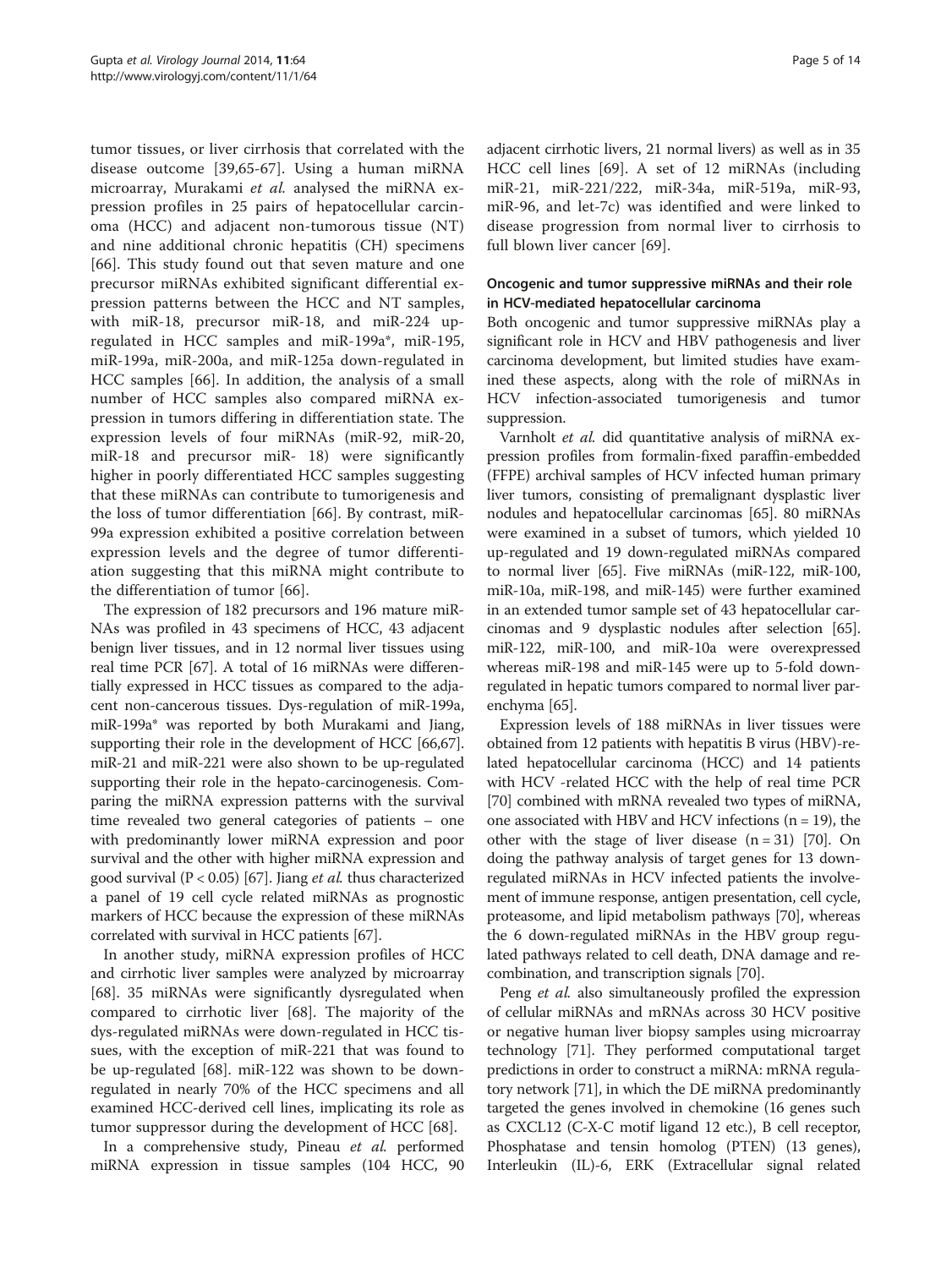kinase)/MAPK (Mitogen activated protein kinase) (18 genes; Ras, Erk3 and STAT3 (Signal transducer and activator of transcription 3) etc.) and JAK (Janus kinase)/STAT signaling pathways, implying their important possible role in viral replication, propagation and latency of viral latency [\[71](#page-11-0)].

#### Oncogenic miRNAs

#### Role of oncomir-miR-21 in cancer

miR- 21 is one of the first miRNAs detected abundantly in certain human cancers [\[72](#page-11-0)-[75](#page-11-0)], and has been widely studied as an oncogenic miRNA and in relation to HCV monoinfection. Overexpression of miR-21 in variety of cancers [[76](#page-11-0)-[79\]](#page-11-0) and tumors along with its role in increasing cell proliferation, migration and suppressing apoptosis in a cancer xenograft model suggests its vital role in different types of cancers, defining its role as an oncomir [\[80](#page-11-0)-[84](#page-11-0)].

miR-21 has also been noted to be highly overexpressed in HCC tumors and cell lines leading to increased cell proliferation and migration [\[85](#page-11-0)-[87\]](#page-11-0). Meng et al. analysed miRNA expression profile in HCC tumor tissue versus normal liver and showed a greater than 5-fold increased miR-21 expression in the tumor compared to normal tissue samples [[85\]](#page-11-0). Inhibition of miR-21 in cultured HCC cells was shown to increase the expression of the PTEN tumor suppressor, and decreased tumor cell proliferation, migration, and invasion [[85\]](#page-11-0). Figure 3 shows the involvement of miR-21 and its notable validated targets in various signaling pathways related to cancer. PTEN was shown to be a direct target of miR-21, and to contribute to miR-21 effects on cell invasion [\[85\]](#page-11-0) (Figure 3). Another validated target of miR-21 is Sprouty2 (SPRY2), which has also been shown to up-regulate PTEN [[88](#page-11-0),[89](#page-11-0)] (Figure 3). Another target of interest tumor suppressor gene Ras Homolog gene family, member B (RHOB) was validated by Connolly et al. who demonstrated that down-regulation of miR-21 was associated with an upregulation of RHOB in Huh-7 and HepG2 cell lines [[90\]](#page-11-0) (Figure 3). RHOB overexpression has been shown to inhibit tumor formation and reduction in migration, invasion and cell elongation [\[91](#page-11-0)]. miR-21 has also been shown to down-regulate the Programmed cell death protein 4 (PDCD4) tumor suppressor and its overexpression can cause stimulation of invasion and metastasis in colorectal cancer [\[80](#page-11-0)] (Figure 3). PDCD4 has also been shown to be up- regulated in apoptosis and cellular senescence, in addition to its tumor suppressive properties [[92,93](#page-11-0)]. Another validated target for miR-21 is Maspin [[94](#page-11-0)], implicated in cell invasion and metastasis (Figure 3). AP-1 (activator protein 1) is known to be an important regulator of cell proliferation, apoptosis and invasion [[95,96\]](#page-11-0) and has potential binding sites in precursor of miR-21, pri-miR-21 (Figure 3). These sites in pri-miR-21 suggest that miR-21 is a possible transcriptional target of AP-1. It also been shown to activate miR-21 transcription [[97\]](#page-12-0) (Figure 3).

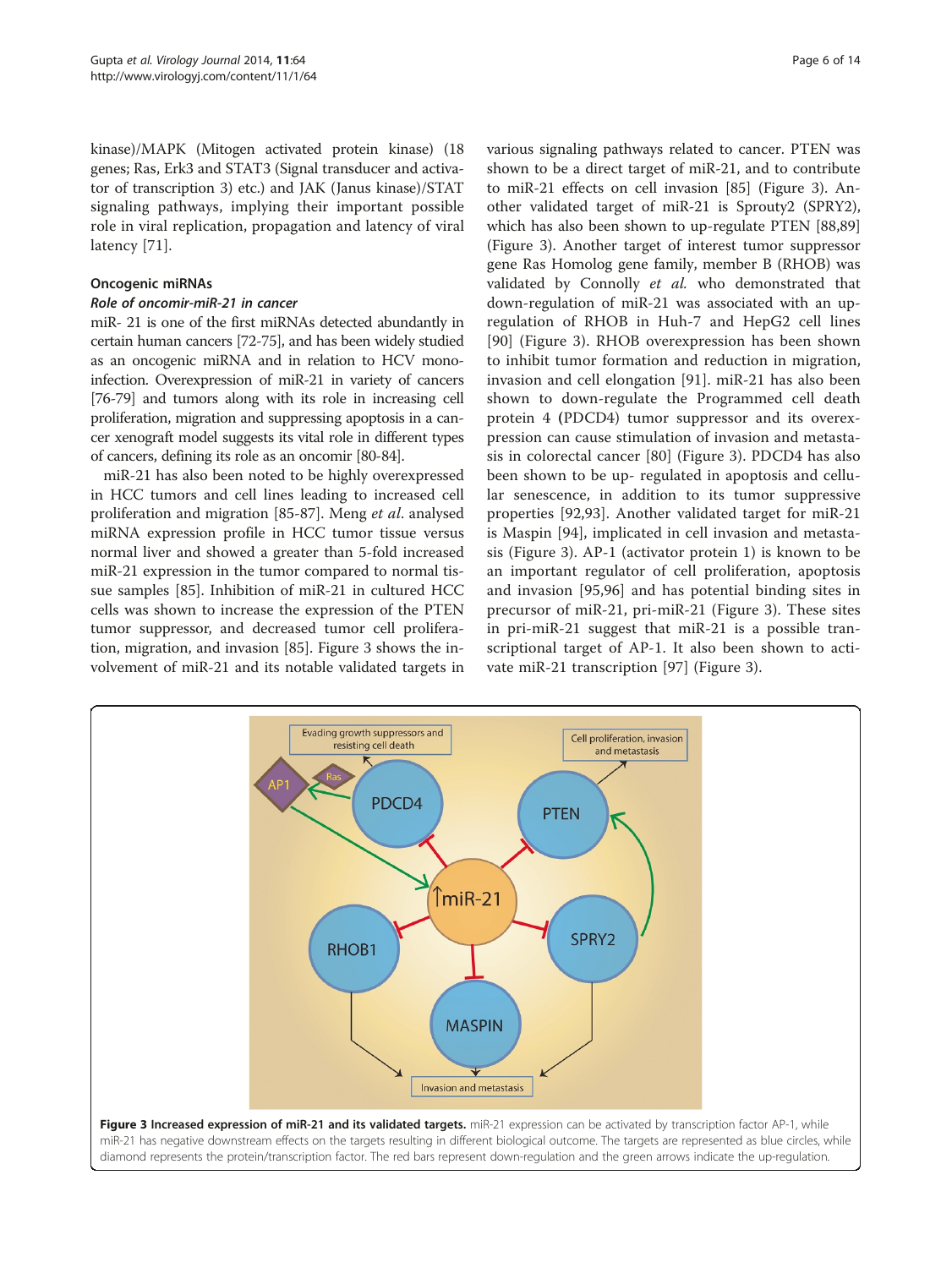# Role of miR-221 in HCC

miR-221 is up regulated in human hepatocellular carcinoma (HCC) and proven target is cyclin-dependent kinase inhibitor CDKN1B/p27, whose down-regulation affects HCC prognosis [\[98\]](#page-12-0). Fornari et al. proved that the cyclindependent kinase inhibitor (CDKI) CDKN1C/p57 is also a direct target of miR-221 [[99](#page-12-0)]. Up-regulation of miR-221 and miR-21 was shown to promote cell cycle progression, reduce cell death, and favour angiogenesis and invasion [[100](#page-12-0)]. miR-221 has been demonstrated to function as an anti-apoptotic miRNA and its silencing can lead to increased apoptotic cell death. With the help of luciferase reporter assay and western blot analysis, pro-apoptotic protein Bcl-2-modifying factor (BMF) was identified as a direct functional target for miR-221 [\[101\]](#page-12-0). Inhibition of miR-221 led to an increase in expression of BMF and caspase 3 cleavage and vice versa. It was concluded that BMF plays a pro-apoptotic role by modulating the susceptibility of HCC cells to apoptotic stimuli through a caspase 3 dependent pathway.

#### miR-222 and oncogenesis

Microtranscriptome profiles of miRNA expression in HCC, adjacent cirrhotic tissue, and normal liver showed consistently high expression levels of miR-221 and miR-222 in tumor suggesting that both miRNAs can serve as oncogenic miRNAs [[69\]](#page-11-0). To investigate the role of miR-222 in HCC, Wong et al. performed a detailed analysis on 99 primary HCC tumors and 94 tumor adjacent cirrhotic livers [[102](#page-12-0)]. A 40-miRNA signature was identified that could discriminate tumors from adjacent cirrhotic liver tissue, and a step wise increase in miR-222 overexpression from cirrhotic livers to early HCC corroborated common miR-222 overexpression [[102](#page-12-0)]. Increased miR-222 expression was also shown to correlate significantly with advanced stage HCC and with the shorter disease-free survival of patients [\[102](#page-12-0)]. Inhibition of miR-222 in Hep3B and HKCI-9 cell lines significantly retarded cell motility suggesting that miR-222 is a metastatic related miRNA [[102](#page-12-0)]. Further investigations suggested that AKT (also known as Protein kinase B) signaling was the major pathway influenced by miR-222 [[102](#page-12-0)]. The AKT protein PPP2R2A (Protein-coding, protein phosphatase 2A subunit B) was identified as a direct functional target for miR-222 [[102](#page-12-0)]. It was suggested that the pro-metastatic effect of miR-222 is due to the ability to activate AKT signaling in HCC.

#### miR-17/92 and tumorigenesis

miR-17/92 cluster, which is composed of miR- 17-5p, miR-17-3p, miR-18a, miR-19a, miR-20a, miR-19b, and miR-92-1. miR-17-5p, was reported to be overexpressed in HCC. It has been noted in various tumors [[78](#page-11-0)[,103,104](#page-12-0)], and this overexpression has been shown to enhance the

migration and proliferation, in addition to its involvement in both human and woodchuck hepatocellular carcinoma cell line [[105](#page-12-0)]. Interestingly, the silencing of this miRNA cluster in vitro resulted in a 50% reduction in the proliferation and growth of hepatocytes [\[105\]](#page-12-0). Whereas, the specific inhibition of miR-17-5p resulted in decrease of the proliferation of HCC cells, supporting its role as an oncogenic miRNA [\[106\]](#page-12-0). miR-17-5p was shown to significantly activate the p38 mitogen-activated protein kinase (MAPK) pathway and increases the phosphorylation of heat shock protein 27 (HSP27) [[106](#page-12-0)].

#### miR-30d in intra-hepatic metastasis

miR-30d was shown to be up-regulated in HCC and its expression was show to be highly associated with the intra-hepatic metastasis of HCC [[107](#page-12-0)]. Galphai2 (GNAI2) was identified as a direct functional target of miR-30d [\[107\]](#page-12-0). Restoring the expression of GNAI2 in miR-30d-overexpressing cells inhibited the miR-30d mediated HCC cell growth and migration [[107\]](#page-12-0).

# miR-192/miR-215 and miR-491 and enhancement of HCV replication

miR-192/miR-215 and miR-491 were shown to be capable of enhancing HCV replication in replicon cells [\[108](#page-12-0)]. miR-491 specifically suppressed the phosphoinositol-3 (PI3) kinase/Akt pathway [\[108](#page-12-0)]. The suppressive effect of miR-491 on HCV replication was abolished upon inhibition of PI3 kinase by LY294002 indicating that suppression of HCV replication by miR-491 was dependent on the PI3 kinase/Akt pathway [\[108](#page-12-0)].

# Tumor suppressive miRNAs in Human HCC

It is now known that overexpressed miRNAs in cancers may function as oncogenes promoting cancer development by negatively regulating tumor suppressor genes and/or genes that guide cell differentiation or apoptosis. In contrast, the under-expressed miRNAs in cancers function as tumor suppressors and may inhibit cancers by regulating oncogenes and/or genes that guide cell differentiation or apoptosis. Several miRNAs have been described to be tumor suppressors.

# miR-122

miR-122 has been demonstrated to be down-regulated in primary HCC tissues and in most hepatoma cell lines, suggesting its role as a tumor-suppressive miRNA in liver carcinoma [[109](#page-12-0)-[111](#page-12-0)]. miR-122 appears to play an important role in the regulation of metastatic characteristics such as cell migration and invasion as revealed by *in vitro* experiments on the HCC cell lines [\[109,112\]](#page-12-0). miR-122 has been shown to target a known promoter of metastasis, A Disintegrin and Metalloprotease 17 (ADAM17) and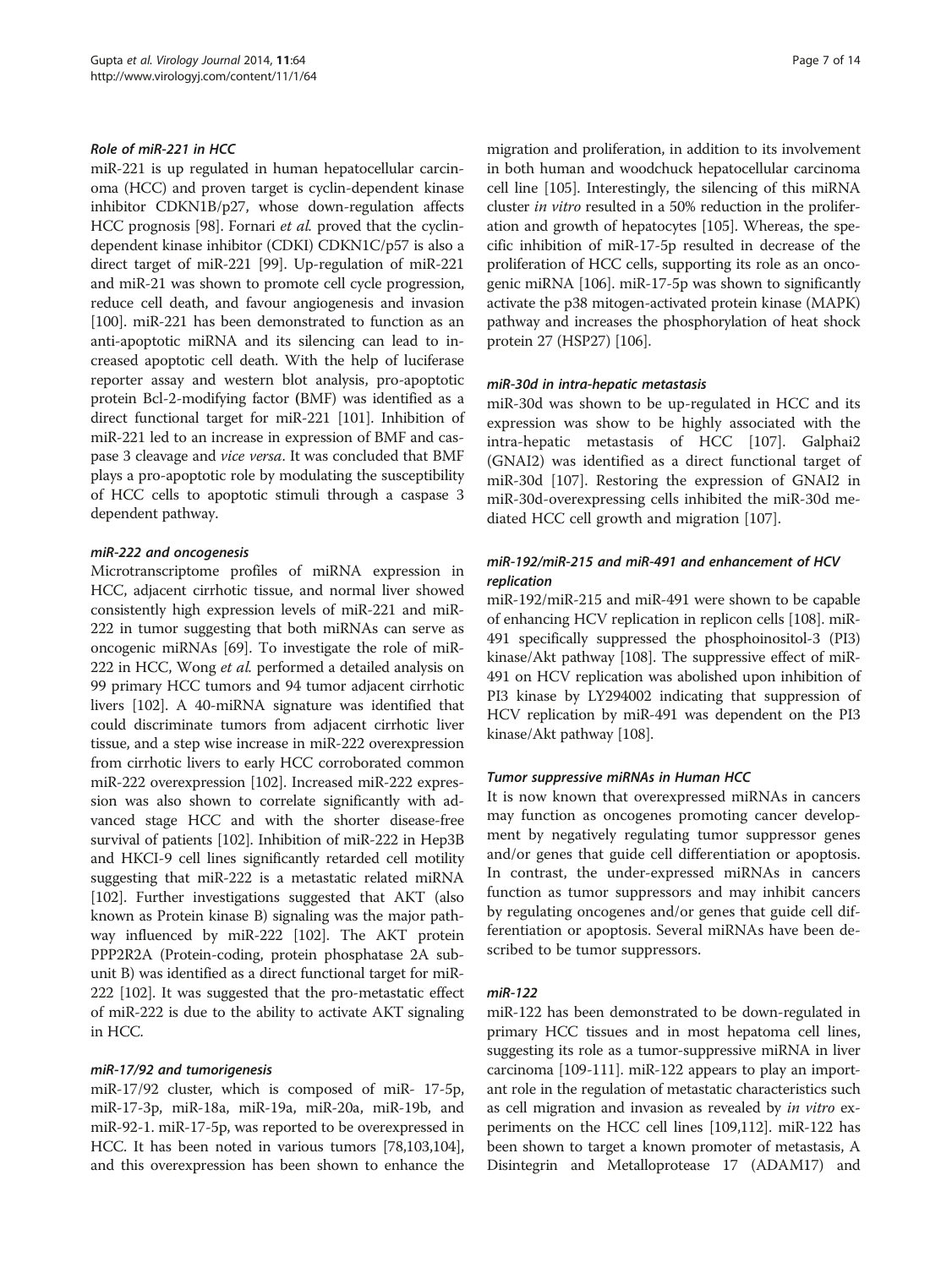known to inhibit both tumor angiogenesis and cancer cell migration/invasion [\[113](#page-12-0)].

#### miR-29

Roderburg et al. performed a systematic analysis of miRNA regulation in a mouse model of carbon tetrachloride induced hepatic fibrogenesis [\[114](#page-12-0)]. The study demonstrated that miR-29 family (miR-29a, miR-29b and miR-29c) is down-regulated both in livers of CCl4-treated mice as well as in mice that underwent bile duct ligation [\[114](#page-12-0)]. This down-regulation of miR-29 in murine model correlated with lower expression from miR-29 in liver from patients with advanced liver fibrosis [\[114](#page-12-0)]. In murine hepatic stellate cells (HSCs), down-regulation of miR-29 was mediated by transforming growth factor beta (TGF-β), inflammatory signals lipopolysaccharide (LPS) and nuclear factor kappa B (NF-κB) [\[114](#page-12-0)] (Figure 4A). Furthermore, overexpression of miR-29b in murine HSC resulted in down-regulation of collagen expression indicating its role as a regulator of liver fibrosis [[114\]](#page-12-0).

miR-29 family members (miR-29a, miR-29b and miR-29c) have been shown to be significantly down-regulated in HCC tissues [\[115\]](#page-12-0). In their study, Xiong et al. demonstrated that down-regulation of miR-29 was associated with poor disease free survival of HCC patients [\[116\]](#page-12-0). Reintroduction of miR-29 was associated with suppressed

tumorigenicity and increased sensitivity of the HCC cells to apoptotic stimuli [\[116\]](#page-12-0). In addition to the above findings, B-cell lymphoma2 (Bcl-2) and Myeloid cell leukemia sequence 1 (Mcl-1) were validated as direct targets for miR-29 and the mitochondrial pathway shown to be activated in miR-29–promoted apoptosis (Figure 4B). Bcl-2 and Mcl-1 are anti-apoptotic proteins functioning through mitochondrial pathways and are shown to be up-regulated in different forms of cancer [[117-119](#page-12-0)]. Their overexpression is associated with poor prognosis, causing the resistance of cells to apoptosis, favoring tumor progression [[120,121\]](#page-12-0). While miR-29 down-regulates both of these gene targets thus promoting apoptosis, overexpression of the proteins encoded by the gene targets was shown to attenuate the effect of miR-29 [\[116\]](#page-12-0).

#### miR-101

miR-101 was shown to be significantly down-regulated in HCC tissues [[115](#page-12-0)]. It was also shown that the forced expression of miR-101 suppresses colony formation in vitro and tumor formation in vivo [[115](#page-12-0)]. Mcl-1 was identified as a bona fide target of miR-101 [\[115](#page-12-0)]. Down-regulation of miR-101 was associated with up-regulation of Mcl-1, which is an anti-apoptotic molecule [\[115\]](#page-12-0). miR-101 was also shown to repress the expression of v-Fos FBJ murine osteosarcoma viral oncogene homolog (FOS) oncogene, a



Figure 4 Role of miR-29. A. TGF-β, LPS and NF-κB stimulation leads to decreased miR-29 levels. Decreased miR-29 expression level is associated with increased collagen production leading to fibrosis. **B**. Increased expression of miR-29 is associated with down-regulation of two anti-apoptotic molecules, Bcl-2 and Mcl-1. Cytochrome c is released in the cytoplasm with the activation of caspases, suggesting that miR-29 may promote apoptosis through a mitochondrial pathway that involves Mcl-1 and Bcl-2. The targets are represented as blue circles, while diamond represents the protein/transcription factor. The red bars represent down-regulation and the green arrows indicate the up-regulation.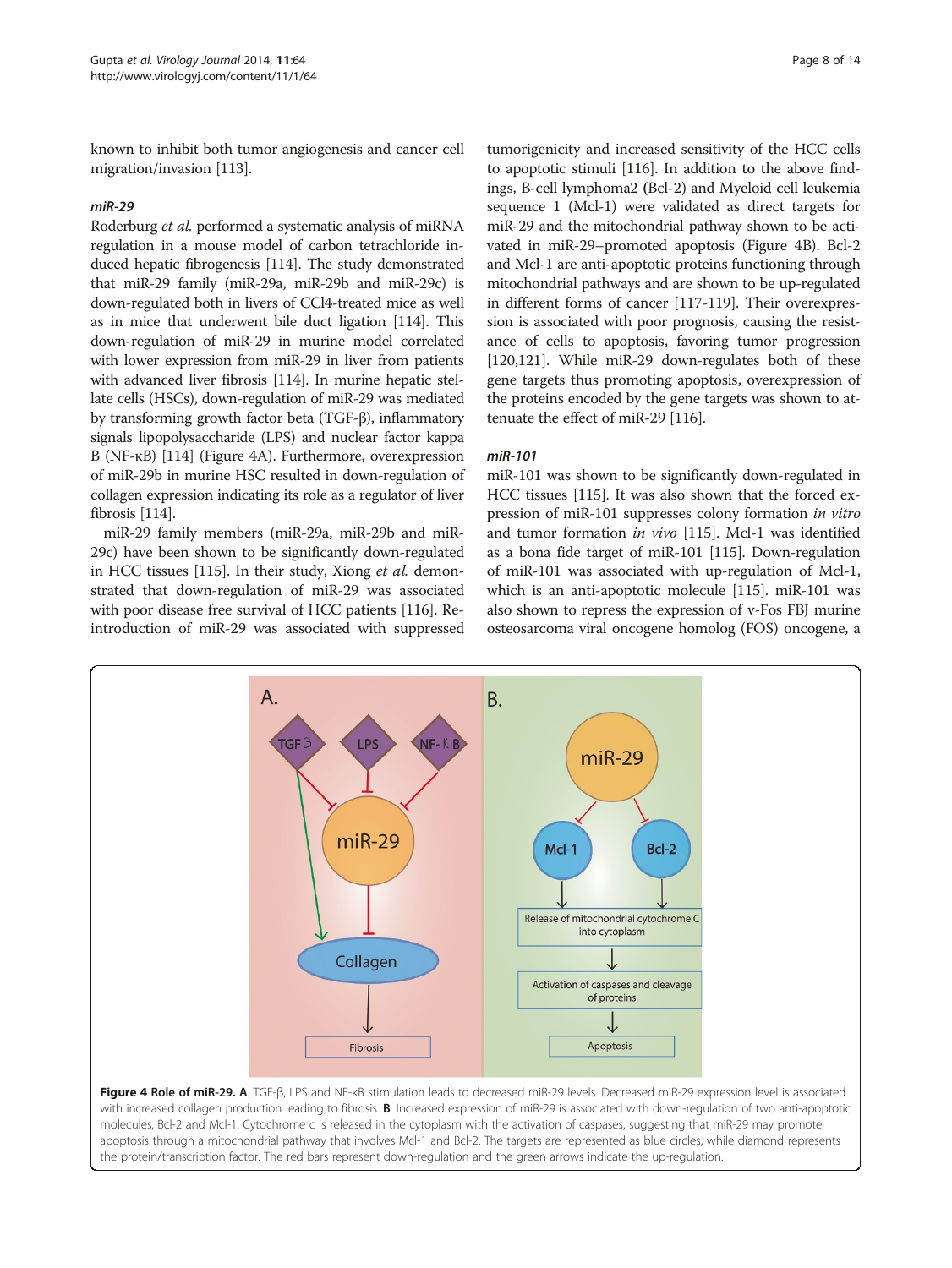key component of the activator protein-1 (AP-1) transcription factor [\[122\]](#page-12-0).

#### miR-139

Wong et al. demonstrated miR-139 was found to be significantly down-regulated in HCC patients and the expression was reduced much further in metastatic HCC samples when compared to primary HCC samples [[123](#page-12-0)]. The role of miR-139 was investigated further with the help of HCC cell lines and with implantation mouse model [[123](#page-12-0)]. miR-139 overexpression reduced the cell migration and invasion *in vitro* and also reduced the severity of lung metastasis from liver tumors in mice [[123](#page-12-0)]. It was also demonstrated in the study that miR-139 interacts with 3′ un-translated region of Rho-kinase 2 (ROCK2) and reduced its expression in HCC cells [\[123\]](#page-12-0). ROCK2 is an important metastatic gene found to be up-regulated in HCC samples [\[124\]](#page-12-0), therefore miR-139 can exert its tumor suppressive function through inhibiting of ROCK2.

#### let-7 g

Lan *et al.* demonstrated in their study that let-7 g may act as a tumor suppressor miRNA [\[125\]](#page-12-0). When HepG2 cells were transfected with let-7 g mimic, the proliferation of HCC cells was inhibited via the down-regulation of c-Myc [[125](#page-12-0)]. Both mRNA and protein levels were reduced after transfection suggesting that the down-regulation occurred at both transcriptional and post-transcriptional level [[125](#page-12-0)]. This effect was reversed after the introduction of a let-7 g inhibitor [[125](#page-12-0)]. Over-expression of let-7 g also caused the up-regulation of p16INK4A, suggesting that the effect may be mediated through its direct regulation of c-Myc in the c-Myc-Bmi-1-p16 regulatory circuit [[126](#page-12-0)]. These findings imply that let-7 g might function as an inhibitor of HCC cell proliferation through direct repression of c-Myc, which may lead to re-expression of the tumor suppressor p16INK4A [[125](#page-12-0)]. In another study, Ji et al. demonstrated collagen type I alpha2 (COL1A2) as a direct target of let-7 g and addition of COL1A2 counteracted the inhibitory effect of let-7 g on cell migration [\[127\]](#page-12-0).

The list of oncogenic and tumor suppressive miRNAs de-regulated in hepatocellular carcinoma is summarized in Table 2.

# miRNA as future therapeutic targets Therapeutic targeting of miRNA in HCV infection

While current standard therapy of HCV is pegylated IFN-  $\alpha$ in combination with Ribavirin [\[128](#page-12-0)], success of the therapy depends upon the viral load before and during therapy and the genotype of the virus. Despite therapy, half of the patients fail to completely eradicate the virus [[129,130\]](#page-12-0) and both interferon and ribavirin are expensive and can cause severe side effects, limiting their clinical utility [[128,131,132](#page-12-0)]. Numerous clinical trials have been

# Table 2 Deregulated miRNA in hepatocellular carcinoma

List of oncogenic and tumor suppressive miRNAs deregulated in hepatocellular carcinoma

| Oncogenic miRNA                   |                                |                                       |                  |  |  |
|-----------------------------------|--------------------------------|---------------------------------------|------------------|--|--|
| Name                              | Expression<br>Target<br>in HCC |                                       | References       |  |  |
| miR-21                            | Up                             | PTEN, SPRY2, PDCD4,<br>RHOB, MASPIN   | [80,85,88,90,94] |  |  |
| miR-221                           | Up                             | CDKN1B/p27,<br>CDKN1C/p57,BMF         | [98, 99, 101]    |  |  |
| miR-222                           | Up                             | PPP2R2A                               | [102]            |  |  |
| miR-17/92                         | Up                             | <b>HSP-27</b>                         | [106]            |  |  |
| miR-30d                           | Up                             | GNAI2                                 | [107]            |  |  |
| <b>Tumor suppressive</b><br>miRNA |                                |                                       |                  |  |  |
| Name                              | Expression<br>in HCC           | Target                                | References       |  |  |
| miR-122                           | Down                           | ADAM17                                | [113]            |  |  |
| $miR-29$                          | Down                           | BCL-2, MCL-1                          | [116]            |  |  |
| miR-101                           | Down                           | MCL-1, FOS                            | [115]            |  |  |
| miR-139                           | Down                           | ROCK <sub>2</sub>                     | $[123]$          |  |  |
| let-7 g                           | Down                           | C-myc, p16INK4A, COL1A2<br>[125, 127] |                  |  |  |
|                                   |                                |                                       |                  |  |  |

Abbreviations: PTEN phosphatase and tensin homolog, SPRY2 sprouty 2, PDCD4 programmed cell death protein 4, RHOB ras homolog gene family, member B, CDKN1B cyclin-dependent kinase inhibitor 1B, CDKN1C cyclin-dependent kinase inhibitor 1C, BMF BCL-2 modifying factor, PPP2R2A protein-coding, protein phosphatase 2A subunit B, HSP-27 heat shock protein 27, GNAI2 galphai2, ADAM17 A disintegrin and metalloprotease 17, BCL-2 B cell lymphoma 2, MCL-1 myeloid cell leukemia sequence 1, FOS v-fos FBJ murine osteosarcoma viral oncogene homolog, ROCK2 rho kinase 2, COL1A2 collagen type I alpha2.

undertaken to test promising new therapies including viral enzyme inhibitors, monoclonal and polyclonal antibodies, antisense RNA and therapeutic vaccination [[133,134](#page-12-0)].

The discovery of positive regulatory role of miR-122 in HCV replication has led to the basis of developing miRNA–targeted therapeutic strategies for HCV infection. Inhibition of miR-122 can be achieved by the use of antisense technology, which can act at multiple levels to affect miR-122, such as binding to the mature, pre or pri-miR-122. The conventional antisense oligonucleotides (ASO) are low in efficacy and often require additional modification to improve their biological activity. The earliest report of miRNA inhibition using 2′–O-methyl (OMe) ASO described the injection of DNA oligonucleotides of the same length and complementary to the target let-7 miRNA in Drosophila embryos [\[135\]](#page-12-0). ASO were used to inhibit miR-122 in mice and termed as 'antagomiRs' [\[136\]](#page-12-0). Antagomirs were shown to reduce HCV RNA up to 84% in two independent subgenomic models, respectively [[137](#page-13-0)]. Another approach 2′–O-methoxyethyl phosphorothioate (2′- MOE – RNA) modification is the oldest, simplest method and has been shown to effectively inhibit miR-122 activity in the liver [[138](#page-13-0)]. Locked nucleic acid (LNA)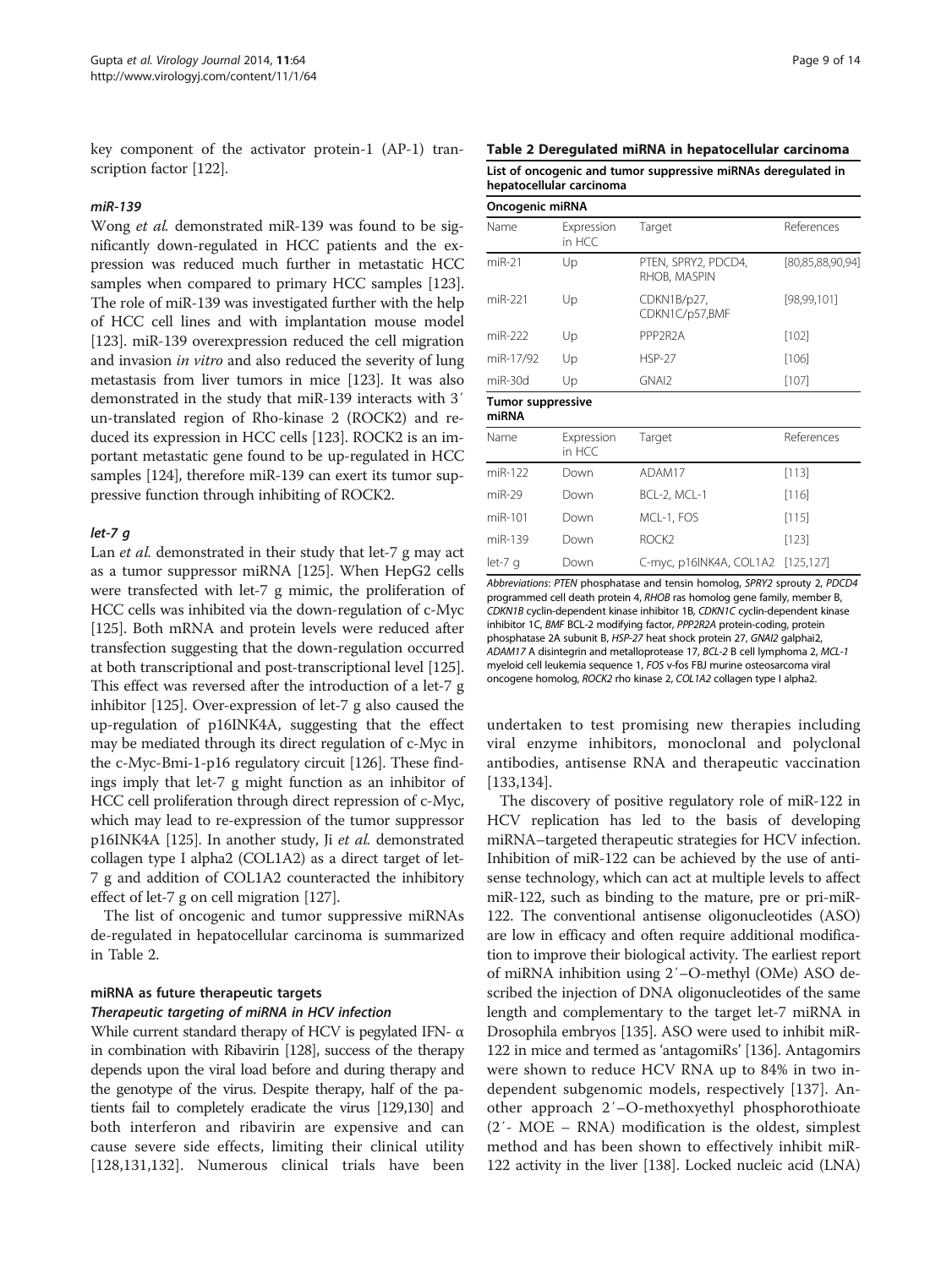<span id="page-9-0"></span>modification represents a more advanced approach and is a class of ASO in which the 2′-0-oxygen is linked to 4′- C atom by the methylene bridge to form a rigid bicycle, locked into a C3′ –endo (RNA) sugar conformation. This modification leads to the formation of a thermodynamically strongest duplex formation with the complementary RNA known. miR-122 silencing can be achieved by LNA/ 2′–O-methyl mixmer, peptide nucleic acids (PNA), PNA– peptide conjugates, or a chimeric 2′Fluoro/2′OMe modified ASO. 2′Fluoro/2′OMe modified ASO is shown to be highly efficacious and has eight- fold potency compared to 2′-MOE ASO and can be further developed as a potential anti-HCV therapeutic agent [[139](#page-13-0)]. LNA modified phosphorothioate drug, Miravirsen works by inhibiting miR-122 required for HCV RNA accumulation and replication [[140](#page-13-0)]. Miravirsen is the first drug targeted against any miRNA that has entered into the clinical trials-Phase 2a. It was safe, well tolerated and provided prolonged antiviral activity with no signs of viral resistance and adverse effects being mild and infrequent [[140](#page-13-0)].

To put into perspective, a recent study by Sendi; has suggested that miR-122 can have a dual role in the molecular pathogenesis of viral hepatitis [\[141](#page-13-0)]. While miR-122 has been shown to be involved in increasing HCV RNA replication [\[34,40,41\]](#page-10-0), it can also decrease HBV replication through an inhibitory effect of p53 on HBV transcription through blocking of the binding of transcription factors like hepatocyte nuclear factors (HNFs) to HBV enhancer [[142\]](#page-13-0). p53 can act as a tumor suppressor by inhibiting HBV replication and directly targeting cyclin-G1 [[142\]](#page-13-0), as well as Wnt/β-catenin [\[143](#page-13-0)], and Nmyc downstream-regulated gene (NDRG3) pathways [[144\]](#page-13-0). Thus while silencing of miR-122 has suggested as a treatment for HCV infection, on the flip side, miR-122 may also be considered as novel therapeutic targets for HBV by decreasing HBV replication. Although the results of this study are interesting, more studies need to be done and the results combined to further understand the mechanisms of actions of miR-122 in both HBV and HCV induced HCC.

# Conclusions

miRNAs play a remarkable role in regulating gene expression in both normal cellular processes and in viral infection. Viruses have evolved mechanisms to manipulate and subvert the host gene machinery by modifying both the gene expression and its regulatory machinery including miRNAs. HCV, particularly, appears to be influenced by the host cellular miRNA machinery to benefit its own replicative cycle- a classic example being miR-122, which is highly enriched in liver cells where it has been shown to be involved in the pathophysiology of HCV infection. miR-122 has also been tested in therapeutic clinical trials to treat HCV-infected chimpanzees [[145\]](#page-13-0) or human (Santaris, Phase-II) [\[140](#page-13-0)]. This documents for the first time that the miR 122 antagonist (Miravirsen) induced a prolonged, dose dependent reduction in virus titres in HCV-infected patients, which will probably lead to the first miRNA based therapy licensed for use [[140\]](#page-13-0). Other miRNAs of interest miR-196b, 199a-3p, miR-141 and the miR-29 family can be used as miRNA therapy in the future. The combination miRNA therapy could also be used in conjunction with existing strategies, and possibly increase the efficiency of treatment. Even in the absence of miRNA-based therapeutics, miRNAs may serve as useful biomarkers for diagnosis, prognosis and possibly in defining response to therapy for HCV infection and may therefore become an important consideration in the future management of HCV. As the miRNAs are also the novel regulators of numerous immunological and nonimmunological functions vital in the host immune response, a clear understanding of the role of these small molecules in the antiviral immunity may open doors to the development of new generation of biomarkers and antiviral treatment strategies, in addition to elucidating the mechanisms underlying virus-host interaction.

#### Competing interests

The authors declare that they have no competing interests.

#### Authors' contributions

PG and NKS discussed the idea and PG drafted the manuscript putting all the ideas and literature together and worked till the conclusion of the final draft. NKS and MJC, apart from providing considerable intellectual input for improving the manuscript, also assisted in refining and finalizing the ideas. PG was fully responsible for sharing and putting the ideas together by liaising with NKS and MJC. All three authors actively contributed to the fruition of this manuscript. All authors read and approved the final manuscript.

#### Acknowledgements

PG is thankful to the University of Sydney for the University of Sydney Postgraduate Awards (UPA) for her scholarship and the Westmead Medical Research Foundation for the top-up scholarship award. NKS thank ROCHE Inc for the funding the project from which this work emanates.

#### Author details

<sup>1</sup> Retroviral Genetics Division, Centre for Virus Research, Westmead Millennium Institute, University of Sydney, Darcy Road, Sydney, Westmead NSW 2145, Australia. <sup>2</sup>School of Biomedical Sciences and Pharmacy, Faculty of Health and the Hunter Medical Research Institute, The University of Newcastle, Callaghan NSW 2308, Newcastle, Australia. <sup>3</sup>Centre for Virus Research, Westmead Millennium Institute, Darcy Road, Sydney, Westmead NSW 2145, Australia.

#### Received: 23 January 2014 Accepted: 27 March 2014 Published: 1 April 2014

#### References

- 1. Fact sheet No 164. [http://www.who.int/mediacentre/factsheets/fs164/en/.](http://www.who.int/mediacentre/factsheets/fs164/en/)
- 2. Santantonio T, Medda E, Ferrari C, Fabris P, Cariti G, Massari M, Babudieri S, Toti M, Francavilla R, Ancarani F, Antonucci G, Scotto G, Di Marco V, Pastore G, Stroffolini T: Risk factors and outcome among a large patient cohort with community-acquired acute hepatitis C in Italy. Clin Infect Dis 2006, 43:1154–1159.
- 3. Morin T, Pariente A, Lahmek P, Rabaud C, Silvain C, Cadranel JF: Acute hepatitis C: analysis of a 126-case prospective, multicenter cohort. Eur J Gastroenterol Hepatol 2010, 22:157–166.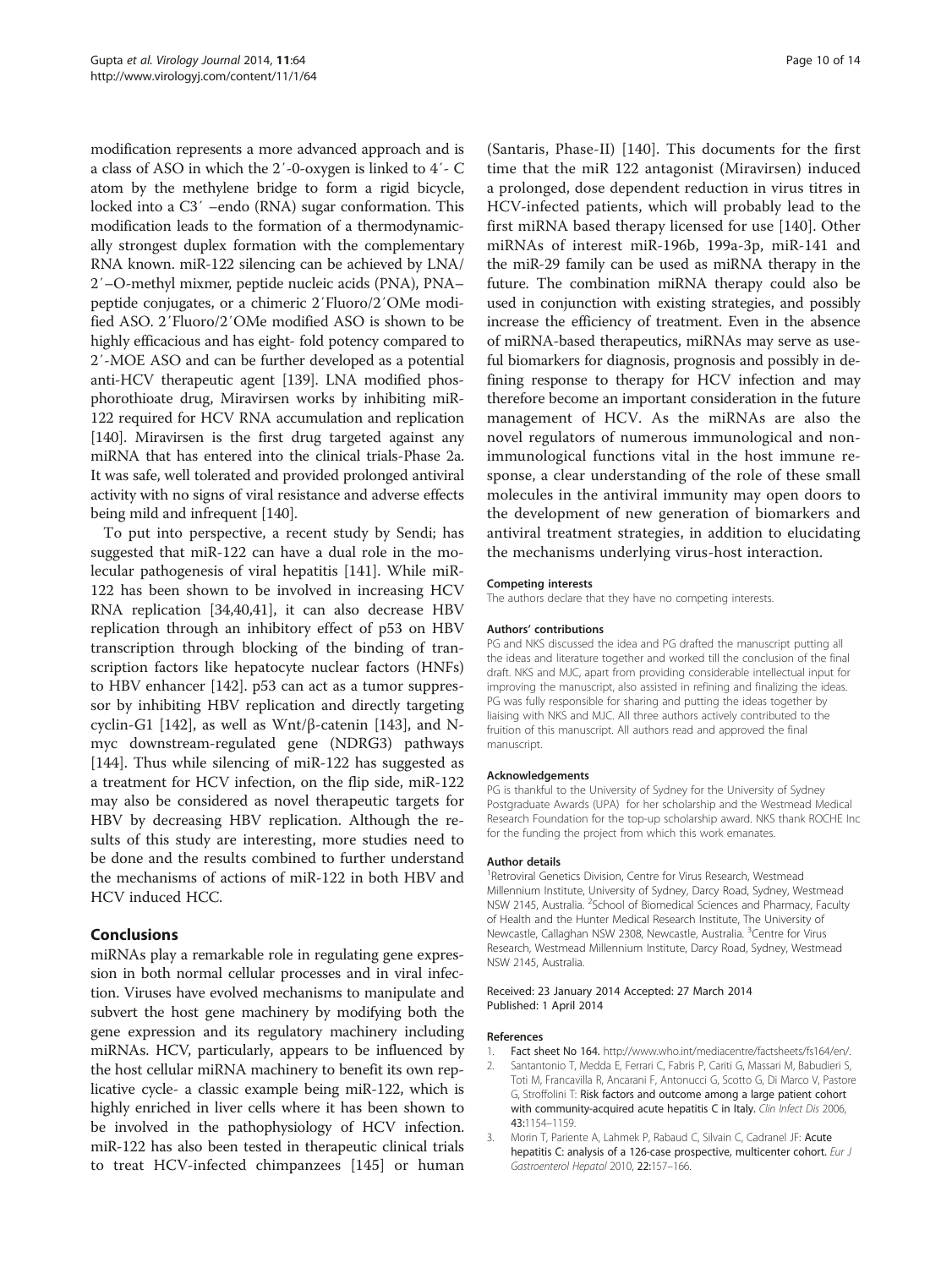- <span id="page-10-0"></span>4. Micallef JM, Kaldor JM, Dore GJ: Spontaneous viral clearance following acute hepatitis C infection: a systematic review of longitudinal studies. J Viral Hepat 2006, 13:34–41.
- EASL Clinical Practice Guidelines: management of hepatitis C virus infection. J Hepatol 2011, 55:245–264.
- 6. Afdhal NH: The natural history of hepatitis C. Semin Liver Dis 2004, 24(Suppl 2):3-8.
- 7. Thompson Coon J, Rogers G, Hewson P, Wright D, Anderson R, Cramp M, Jackson S, Ryder S, Price A, Stein K: Surveillance of cirrhosis for hepatocellular carcinoma: systematic review and economic analysis. Health Technol Assess 2007, 11:1–206.
- 8. Miglioresi L, Bacosi M, Russo F, Patrizi F, Saccenti P, Ursitti A, Angelis AD, Ricci GL: Consensus interferon versus interferon-alpha 2b plus ribavirin in patients with relapsing HCV infection. Hepatol Res 2003, 27:253–259.
- 9. Lee SS, Heathcote EJ, Reddy KR, Zeuzem S, Fried MW, Wright TL, Pockros PJ, Haussinger D, Smith CI, Lin A, Pappas SC: Prognostic factors and early predictability of sustained viral response with peginterferon alfa-2a (40KD). J Hepatol 2002, 37:500–506.
- Sjogren MH, Sjogren R Jr, Lyons MF, Ryan M, Santoro J, Smith C, Reddy KR, Bonkovsky H, Huntley B, Faris-Young S: Antiviral response of HCV genotype 1 to consensus interferon and ribavirin versus pegylated interferon and ribavirin. Dig Dis Sci 2007, 52:1540–1547.
- 11. McHutchison JG, Gordon SC, Schiff ER, Shiffman ML, Lee WM, Rustgi VK, Goodman ZD, Ling MH, Cort S, Albrecht JK, Hepatitis Interventional Therapy Group: Interferon alfa-2b alone or in combination with ribavirin as initial treatment for chronic hepatitis C. N Engl J Med 1998, 339:1485–1492.
- 12. Bartel DP: MicroRNAs: genomics, biogenesis, mechanism, and function. Cell 2004, 116:281–297.
- 13. Lee RC, Feinbaum RL, Ambros V: The C. elegans heterochronic gene lin-4 encodes small RNAs with antisense complementarity to lin-14. Cell 1993, 75:843–854.
- 14. Kloosterman WP, Plasterk RH: The diverse functions of microRNAs in animal development and disease. Dev Cell 2006, 11:441–450.
- 15. Bushati N, Cohen SM: microRNA functions. Annu Rev Cell Dev Biol 2007, 23:175–205.
- 16. Friedman RC, Farh KK, Burge CB, Bartel DP: Most mammalian mRNAs are conserved targets of microRNAs. Genome Res 2009, 19:92–105.
- 17. Ambros V: microRNAs: tiny regulators with great potential. Cell 2001, 107:823–826.
- 18. Lagos-Quintana M, Rauhut R, Lendeckel W, Tuschl T: Identification of novel genes coding for small expressed RNAs. Science 2001, 294:853–858.
- 19. Lagos-Quintana M, Rauhut R, Meyer J, Borkhardt A, Tuschl T: New microRNAs from mouse and human. RNA 2003, 9:175–179.
- 20. Lim LP, Glasner ME, Yekta S, Burge CB, Bartel DP: Vertebrate microRNA genes. Science 2003, 299:1540.
- 21. Cai X, Hagedorn CH, Cullen BR: Human microRNAs are processed from capped, polyadenylated transcripts that can also function as mRNAs. RNA 2004, 10:1957–1966.
- 22. Lee Y, Kim M, Han J, Yeom KH, Lee S, Baek SH, Kim VN: MicroRNA genes are transcribed by RNA polymerase II. EMBO J 2004, 23:4051-4060.
- 23. Lee Y, Ahn C, Han J, Choi H, Kim J, Yim J, Lee J, Provost P, Radmark O, Kim S, Kim VN: The nuclear RNase III Drosha initiates microRNA processing. Nature 2003, 425:415–419.
- 24. Denli AM, Tops BB, Plasterk RH, Ketting RF, Hannon GJ: Processing of primary microRNAs by the Microprocessor complex. Nature 2004, 432:231–235.
- 25. Gregory RI, Yan KP, Amuthan G, Chendrimada T, Doratotaj B, Cooch N, Shiekhattar R: The Microprocessor complex mediates the genesis of microRNAs. Nature 2004, 432:235–240.
- 26. Yi R, Qin Y, Macara IG, Cullen BR: Exportin-5 mediates the nuclear export of pre-microRNAs and short hairpin RNAs. Genes Dev 2003, 17:3011–3016.
- 27. Lund E, Guttinger S, Calado A, Dahlberg JE, Kutay U: Nuclear export of microRNA precursors. Science 2004, 303:95–98.
- 28. Chendrimada TP, Gregory RI, Kumaraswamy E, Norman J, Cooch N, Nishikura K, Shiekhattar R: TRBP recruits the Dicer complex to Ago2 for microRNA processing and gene silencing. Nature 2005, 436:740–744.
- 29. Hammond SM, Bernstein E, Beach D, Hannon GJ: An RNA-directed nuclease mediates post-transcriptional gene silencing in Drosophila cells. Nature 2000, 404:293–296.
- 30. Liu J, Carmell MA, Rivas FV, Marsden CG, Thomson JM, Song JJ, Hammond SM, Joshua-Tor L, Hannon GJ: Argonaute2 is the catalytic engine of mammalian RNAi. Science 2004, 305:1437–1441.
- 31. Meister G, Landthaler M, Patkaniowska A, Dorsett Y, Teng G, Tuschl T: Human Argonaute2 mediates RNA cleavage targeted by miRNAs and siRNAs. Mol Cell 2004, 15:185–197.
- 32. Doench JG, Sharp PA: Specificity of microRNA target selection in translational repression. Genes Dev 2004, 18:504–511.
- 33. Carroll AP, Tooney PA, Cairns MJ: Context-specific microRNA function in developmental complexity. J Mol Cell Biol 2013, 5:73-84.
- 34. Jopling CL, Yi M, Lancaster AM, Lemon SM, Sarnow P: Modulation of hepatitis C virus RNA abundance by a liver-specific MicroRNA. Science 2005, 309:1577–1581.
- 35. Banaudha K, Kaliszewski M, Korolnek T, Florea L, Yeung ML, Jeang KT, Kumar A: MicroRNA silencing of tumor suppressor DLC-1 promotes efficient hepatitis C virus replication in primary human hepatocytes. Hepatology 2011, 53:53–61.
- 36. Bhanja Chowdhury J, Shrivastava S, Steele R, Di Bisceglie AM, Ray R, Ray RB: Hepatitis C virus infection modulates expression of interferon stimulatory gene IFITM1 by upregulating miR-130A. J Virol 2012, 86:10221–10225.
- 37. Pedersen IM, Cheng G, Wieland S, Volinia S, Croce CM, Chisari FV, David M: Interferon modulation of cellular microRNAs as an antiviral mechanism. Nature 2007, 449:919–922.
- 38. Cheng JC, Yeh YJ, Tseng CP, Hsu SD, Chang YL, Sakamoto N, Huang HD: Let-7b is a novel regulator of hepatitis C virus replication. Cell Mol Life Sci 2012, 69:2621–2633.
- 39. Murakami Y, Aly HH, Tajima A, Inoue I, Shimotohno K: Regulation of the hepatitis C virus genome replication by miR-199a. J Hepatol 2009, 50:453-460.
- 40. Randall G, Panis M, Cooper JD, Tellinghuisen TL, Sukhodolets KE, Pfeffer S, Landthaler M, Landgraf P, Kan S, Lindenbach BD, Chien M, Weir DB, Russo JJ, Ju J, Brownstein MJ, Sheridan R, Sander C, Zavolan M, Tuschl T, Rice CM: Cellular cofactors affecting hepatitis C virus infection and replication. Proc Natl Acad Sci USA 2007, 104:12884–12889.
- 41. Jangra RK, Yi M, Lemon SM: Regulation of hepatitis C virus translation and infectious virus production by the microRNA miR-122. J Virol 2010, 84:6615–6625.
- 42. Henke JI, Goergen D, Zheng J, Song Y, Schuttler CG, Fehr C, Junemann C, Niepmann M: microRNA-122 stimulates translation of hepatitis C virus RNA. EMBO J 2008, 27:3300–3310.
- 43. Sarasin-Filipowicz M, Krol J, Markiewicz I, Heim MH, Filipowicz W: Decreased levels of microRNA miR-122 in individuals with hepatitis C responding poorly to interferon therapy. Nat Med 2009, 15:31–33.
- 44. Zhang C, Huys A, Thibault PA, Wilson JA: Requirements for human Dicer and TRBP in microRNA-122 regulation of HCV translation and RNA abundance. Virology 2012, 433:479–488.
- 45. Machlin ES, Sarnow P, Sagan SM: Masking the 5' terminal nucleotides of the hepatitis C virus genome by an unconventional microRNA-target RNA complex. Proc Natl Acad Sci U S A 2011, 108:3193–3198.
- 46. Cohen B, Peretz D, Vaiman D, Benech P, Chebath J: Enhancer-like interferon responsive sequences of the human and murine (2′-5′) oligoadenylate synthetase gene promoters. EMBO J 1988, 7:1411–1419.
- 47. Levy DE, Kessler DS, Pine R, Reich N, Darnell JE Jr: Interferon-induced nuclear factors that bind a shared promoter element correlate with positive and negative transcriptional control. Genes Dev 1988, 2:383–393.
- 48. Porter AC, Chernajovsky Y, Dale TC, Gilbert CS, Stark GR, Kerr IM: Interferon response element of the human gene 6–16. EMBO J 1988, 7:85–92.
- 49. Reich N, Evans B, Levy D, Fahey D, Knight E Jr, Darnell JE Jr: Interferon-induced transcription of a gene encoding a 15-kDa protein depends on an upstream enhancer element. Proc Natl Acad Sci U S A 1987, 84:6394–6398.
- Rutherford MN, Hannigan GE, Williams BR: Interferon-induced binding of nuclear factors to promoter elements of the 2-5A synthetase gene. EMBO J 1988, 7:751–759.
- 51. Yoshikawa T, Takata A, Otsuka M, Kishikawa T, Kojima K, Yoshida H, Koike K: Silencing of microRNA-122 enhances interferon-alpha signaling in the liver through regulating SOCS3 promoter methylation. Sci Rep 2012, 2:637.
- 52. Roberts AP, Lewis AP, Jopling CL: miR-122 activates hepatitis C virus translation by a specialized mechanism requiring particular RNA components. Nucleic Acids Res 2011, 39:7716–7729.
- 53. Wilson JA, Zhang C, Huys A, Richardson CD: Human Ago2 is required for efficient microRNA 122 regulation of hepatitis C virus RNA accumulation and translation. J Virol 2011, 85:2342–2350.
- 54. Hou W, Bukong TN, Kodys K, Szabo G: Alcohol facilitates HCV RNA replication via up-regulation of miR-122 expression and inhibition of cyclin G1 in human hepatoma cells. Alcohol Clin Exp Res 2013, 37:599-608.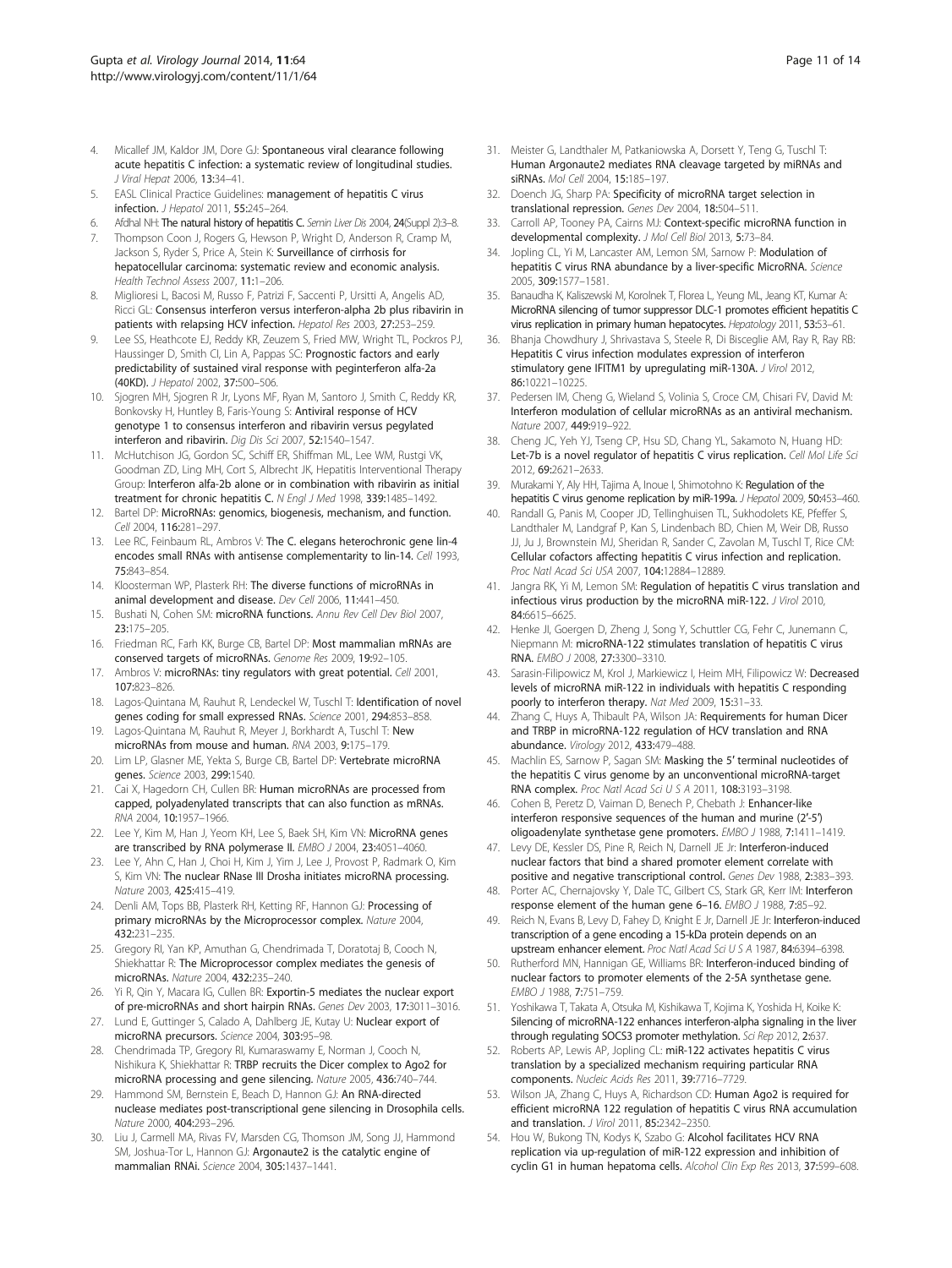- <span id="page-11-0"></span>55. Li Y, Masaki T, Yamane D, McGivern DR, Lemon SM: Competing and noncompeting activities of miR-122 and the 5′ exonuclease Xrn1 in regulation of hepatitis C virus replication. Proc Natl Acad Sci USA 2013, 110:1881–1886.
- 56. Chang J, Guo JT, Jiang D, Guo H, Taylor JM, Block TM: Liver-specific microRNA miR-122 enhances the replication of hepatitis C virus in nonhepatic cells. J Virol 2008, 82:8215–8223.
- 57. Kambara H, Fukuhara T, Shiokawa M, Ono C, Ohara Y, Kamitani W, Matsuura Y: Establishment of a novel permissive cell line for the propagation of hepatitis C virus by expression of microRNA miR122. J Virol 2012, 86:1382–1393.
- 58. Narbus CM, Israelow B, Sourisseau M, Michta ML, Hopcraft SE, Zeiner GM, Evans MJ: HepG2 cells expressing microRNA miR-122 support the entire hepatitis C virus life cycle. J Virol 2011, 85:12087–12092.
- 59. Fehr C, Conrad KD, Niepmann M: Differential stimulation of hepatitis C virus RNA translation by microRNA-122 in different cell cycle phases. Cell Cycle 2012, 11:277–285.
- 60. Zhang X, Daucher M, Armistead D, Russell R, Kottilil S: MicroRNA expression profiling in HCV-infected human hepatoma cells identifies potential antiviral targets induced by interferon-alpha. PLoS One 2013, 8:e55733.
- 61. Li S, Duan X, Li Y, Liu B, McGilvray I, Chen L: MicroRNA-130a inhibits HCV replication by restoring the innate immune response. J Viral Hepat 2014, 21:121–128.
- 62. Chen Y, Chen J, Wang H, Shi J, Wu K, Liu S, Liu Y, Wu J: HCV-induced miR-21 contributes to evasion of host immune system by targeting MyD88 and IRAK1. PLoS Pathog 2013, 9:e1003248.
- 63. Hou W, Tian Q, Zheng J, Bonkovsky HL: MicroRNA-196 represses Bach1 protein and hepatitis C virus gene expression in human hepatoma cells expressing hepatitis C viral proteins. Hepatology 2010, 51:1494–1504.
- 64. Santantonio T, Sinisi E, Guastadisegni A, Casalino C, Mazzola M, Gentile A, Leandro G, Pastore G: Natural course of acute hepatitis C: a long-term prospective study. Dig Liver Dis 2003, 35:104–113.
- 65. Varnholt H, Drebber U, Schulze F, Wedemeyer I, Schirmacher P, Dienes HP, Odenthal M: MicroRNA gene expression profile of hepatitis C virusassociated hepatocellular carcinoma. Hepatology 2008, 47:1223–1232.
- 66. Murakami Y, Yasuda T, Saigo K, Urashima T, Toyoda H, Okanoue T, Shimotohno K: Comprehensive analysis of microRNA expression patterns in hepatocellular carcinoma and non-tumorous tissues. Oncogene 2006, 25:2537–2545.
- 67. Jiang J, Gusev Y, Aderca I, Mettler TA, Nagorney DM, Brackett DJ, Roberts LR, Schmittgen TD: Association of MicroRNA expression in hepatocellular carcinomas with hepatitis infection, cirrhosis, and patient survival. Clin Cancer Res 2008, 14:419–427.
- 68. Gramantieri L, Ferracin M, Fornari F, Veronese A, Sabbioni S, Liu CG, Calin GA, Giovannini C, Ferrazzi E, Grazi GL, Croce CM, Bolondi L, Negrini M: Cyclin G1 is a target of miR-122a, a microRNA frequently down-regulated in human hepatocellular carcinoma. Cancer Res 2007, 67:6092–6099.
- 69. Pineau P, Volinia S, McJunkin K, Marchio A, Battiston C, Terris B, Mazzaferro V, Lowe SW, Croce CM, Dejean A: miR-221 overexpression contributes to liver tumorigenesis. Proc Natl Acad Sci USA 2010, 107:264–269.
- 70. Ura S, Honda M, Yamashita T, Ueda T, Takatori H, Nishino R, Sunakozaka H, Sakai Y. Horimoto K, Kaneko S: Differential microRNA expression between hepatitis B and hepatitis C leading disease progression to hepatocellular carcinoma. Hepatology 2009, 49:1098–1112.
- 71. Peng X, Li Y, Walters KA, Rosenzweig ER, Lederer SL, Aicher LD, Proll S, Katze MG: Computational identification of hepatitis C virus associated microRNA-mRNA regulatory modules in human livers. BMC Genomics 2009, 10:373.
- 72. Calin GA, Croce CM: MicroRNA signatures in human cancers. Nat Rev Cancer 2006, 6:857–866.
- 73. Si ML, Zhu S, Wu H, Lu Z, Wu F, Mo YY: miR-21-mediated tumor growth. Oncogene 2007, 26:2799–2803.
- 74. Lu J, Getz G, Miska EA, Alvarez-Saavedra E, Lamb J, Peck D, Sweet-Cordero A, Ebert BL, Mak RH, Ferrando AA, Downing JR, Jacks T, Horvitz HR, Golub TR: MicroRNA expression profiles classify human cancers. Nature 2005, 435:834–838.
- 75. Iorio MV, Ferracin M, Liu CG, Veronese A, Spizzo R, Sabbioni S, Magri E, Pedriali M, Fabbri M, Campiglio M, Menard S, Palazzo JP, Rosenberg A, Musiani P, Volinia S, Nenci I, Calin GA, Querzoli P, Negrini M, Croce CM: MicroRNA gene expression deregulation in human breast cancer. Cancer Res 2005, 65:7065–7070.
- 76. Sempere LF, Christensen M, Silahtaroglu A, Bak M, Heath CV, Schwartz G, Wells W, Kauppinen S, Cole CN: Altered MicroRNA expression confined to specific epithelial cell subpopulations in breast cancer. Cancer Res 2007, 67:11612-11620.
- 77. Lee EJ, Gusev Y, Jiang J, Nuovo GJ, Lerner MR, Frankel WL, Morgan DL, Postier RG, Brackett DJ, Schmittgen TD: Expression profiling identifies microRNA signature in pancreatic cancer. Int J Cancer 2007, 120:1046-1054
- 78. Volinia S, Calin GA, Liu CG, Ambs S, Cimmino A, Petrocca F, Visone R, Iorio M, Roldo C, Ferracin M, Prueitt RL, Yanaihara N, Lanza G, Scarpa A, Vecchione A, Negrini M, Harris CC, Croce CM: A microRNA expression signature of human solid tumors defines cancer gene targets. Proc Natl Acad Sci USA 2006, 103:2257–2261.
- 79. Chan JA, Krichevsky AM, Kosik KS: MicroRNA-21 is an antiapoptotic factor in human glioblastoma cells. Cancer Res 2005, 65:6029–6033.
- Asangani IA, Rasheed SA, Nikolova DA, Leupold JH, Colburn NH, Post S, Allgayer H: MicroRNA-21 (miR-21) post-transcriptionally downregulates tumor suppressor Pdcd4 and stimulates invasion, intravasation and metastasis in colorectal cancer. Oncogene 2008, 27:2128–2136.
- Selaru FM, Olaru AV, Kan T, David S, Cheng Y, Mori Y, Yang J, Paun B, Jin Z, Agarwal R, Hamilton JP, Abraham J, Georgiades C, Alvarez H, Vivekanandan P, Yu W, Maitra A, Torbenson M, Thuluvath PJ, Gores GJ, LaRusso NF, Hruban R, Meltzer SJ: MicroRNA-21 is overexpressed in human cholangiocarcinoma and regulates programmed cell death 4 and tissue inhibitor of metalloproteinase 3. Hepatology 2009, 49:1595–1601.
- 82. Bourguignon LY, Spevak CC, Wong G, Xia W, Gilad E: Hyaluronan-CD44 interaction with protein kinase C(epsilon) promotes oncogenic signaling by the stem cell marker Nanog and the Production of microRNA-21, leading to down-regulation of the tumor suppressor protein PDCD4, anti-apoptosis, and chemotherapy resistance in breast tumor cells. J Biol Chem 2009, 284:26533–26546.
- 83. Meng F, Henson R, Lang M, Wehbe H, Maheshwari S, Mendell JT, Jiang J, Schmittgen TD, Patel T: Involvement of human micro-RNA in growth and response to chemotherapy in human cholangiocarcinoma cell lines. Gastroenterology 2006, 130:2113–2129.
- 84. Iliopoulos D, Jaeger SA, Hirsch HA, Bulyk ML, Struhl K: STAT3 activation of miR-21 and miR-181b-1 via PTEN and CYLD are part of the epigenetic switch linking inflammation to cancer. Mol Cell 2010, 39:493–506.
- 85. Meng F, Henson R, Wehbe-Janek H, Ghoshal K, Jacob ST, Patel T: MicroRNA-21 regulates expression of the PTEN tumor suppressor gene in human hepatocellular cancer. Gastroenterology 2007, 133:647–658.
- 86. Ladeiro Y, Couchy G, Balabaud C, Bioulac-Sage P, Pelletier L, Rebouissou S, Zucman-Rossi J: MicroRNA profiling in hepatocellular tumors is associated with clinical features and oncogene/tumor suppressor gene mutations. Hepatology 2008, 47:1955–1963.
- 87. Huang S, He X: The role of microRNAs in liver cancer progression. Br J Cancer 2011, 104:235–240.
- 88. Edwin F, Singh R, Endersby R, Baker SJ, Patel TB: The tumor suppressor PTEN is necessary for human Sprouty 2-mediated inhibition of cell proliferation. J Biol Chem 2006, 281:4816–4822.
- Sayed D, Rane S, Lypowy J, He M, Chen IY, Vashistha H, Yan L, Malhotra A, Vatner D, Abdellatif M: MicroRNA-21 targets Sprouty2 and promotes cellular outgrowths. Mol Biol Cell 2008, 19:3272–3282.
- 90. Connolly EC, Van Doorslaer K, Rogler LE, Rogler CE: Overexpression of miR-21 promotes an in vitro metastatic phenotype by targeting the tumor suppressor RHOB. Mol Cancer Res 2010, 8:691-700.
- 91. Liu AX, Rane N, Liu JP, Prendergast GC: RhoB is dispensable for mouse development, but it modifies susceptibility to tumor formation as well as cell adhesion and growth factor signaling in transformed cells. Mol Cell Biol 2001, 21:6906–6912.
- 92. Ling M, Li Y, Xu Y, Pang Y, Shen L, Jiang R, Zhao Y, Yang X, Zhang J, Zhou J, Wang X, Liu Q: Regulation of miRNA-21 by reactive oxygen speciesactivated ERK/NF-kappaB in arsenite-induced cell transformation. Free Radic Biol Med 2012, 52:1508–1518.
- 93. Itani S, Kunisada T, Morimoto Y, Yoshida A, Sasaki T, Ito S, Ouchida M, Sugihara S, Shimizu K, Ozaki T: MicroRNA-21 correlates with tumorigenesis in malignant peripheral nerve sheath tumor (MPNST) via programmed cell death protein 4 (PDCD4). J Cancer Res Clin Oncol 2012, 138:1501–1509.
- Zhu S, Wu H, Wu F, Nie D, Sheng S, Mo YY: MicroRNA-21 targets tumor suppressor genes in invasion and metastasis. Cell Res 2008, 18:350–359.
- 95. Wagner EF, Matsuo K: Signalling in osteoclasts and the role of Fos/AP1 proteins. Ann Rheum Dis 2003, 62(Suppl 2):ii83-ii85.
- Ozanne BW, McGarry L, Spence HJ, Johnston I, Winnie J, Meagher L, Stapleton G: Transcriptional regulation of cell invasion: AP-1 regulation of a multigenic invasion programme. Eur J Cancer 2000, 36:1640–1648.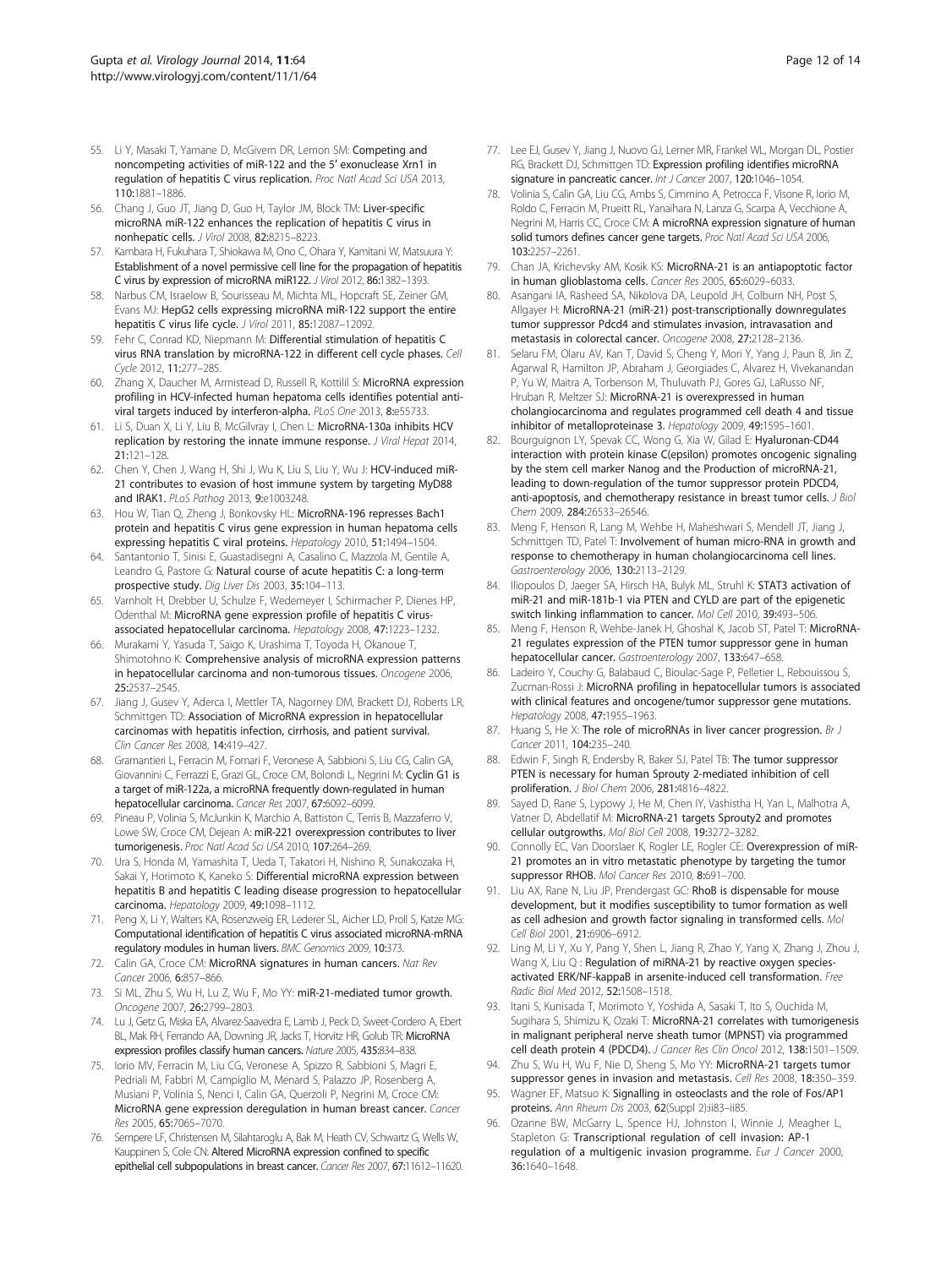- <span id="page-12-0"></span>97. Fujita S, Ito T, Mizutani T, Minoguchi S, Yamamichi N, Sakurai K, Iba H: miR-21 Gene expression triggered by AP-1 is sustained through a double-negative feedback mechanism. J Mol Biol 2008, 378:492–504.
- 98. Tannapfel A, Grund D, Katalinic A, Uhlmann D, Kockerling F, Haugwitz U, Wasner M, Hauss J, Engeland K, Wittekind C: Decreased expression of p27 protein is associated with advanced tumor stage in hepatocellular carcinoma. Int J Cancer 2000, 89:350–355.
- 99. Fornari F, Gramantieri L, Ferracin M, Veronese A, Sabbioni S, Calin GA, Grazi GL, Giovannini C, Croce CM, Bolondi L, Negrini M: MiR-221 controls CDKN1C/p57 and CDKN1B/p27 expression in human hepatocellular carcinoma. Oncogene 2008, 27:5651–5661.
- 100. Gramantieri L, Fornari F, Callegari E, Sabbioni S, Lanza G, Croce CM, Bolondi L, Negrini M: MicroRNA involvement in hepatocellular carcinoma. J Cell Mol Med 2008, 12:2189–2204.
- 101. Gramantieri L, Fornari F, Ferracin M, Veronese A, Sabbioni S, Calin GA, Grazi GL, Croce CM, Bolondi L, Negrini M: MicroRNA-221 targets Bmf in hepatocellular carcinoma and correlates with tumor multifocality. Clin Cancer Res 2009, 15:5073–5081.
- 102. Wong QW, Ching AK, Chan AW, Choy KW, To KF, Lai PB, Wong N: MiR-222 overexpression confers cell migratory advantages in hepatocellular carcinoma through enhancing AKT signaling. Clin Cancer Res 2010, 16:867-875.
- 103. Petrocca F, Visone R, Onelli MR, Shah MH, Nicoloso MS, de Martino I, Iliopoulos D, Pilozzi E, Liu CG, Negrini M, Cavazzini L, Volinia S, Alder H, Ruco LP, Baldassarre G, Croce CM, Vecchione A: E2F1-regulated microRNAs impair TGFbetadependent cell-cycle arrest and apoptosis in gastric cancer. Cancer Cell 2008, 13:272–286.
- 104. He L, Thomson JM, Hemann MT, Hernando-Monge E, Mu D, Goodson S, Powers S, Cordon-Cardo C, Lowe SW, Hannon GJ, Hammond SM: A microRNA polycistron as a potential human oncogene. Nature 2005, 435:828–833.
- 105. Connolly E, Melegari M, Landgraf P, Tchaikovskaya T, Tennant BC, Slagle BL, Rogler LE, Zavolan M, Tuschl T, Rogler CE: Elevated expression of the miR-17-92 polycistron and miR-21 in hepadnavirus-associated hepatocellular carcinoma contributes to the malignant phenotype. Am J Pathol 2008, 173:856–864.
- 106. Yang F, Yin Y, Wang F, Wang Y, Zhang L, Tang Y, Sun S: miR-17-5p Promotes migration of human hepatocellular carcinoma cells through the p38 mitogen-activated protein kinase-heat shock protein 27 pathway. Hepatology 2010, 51:1614–1623.
- 107. Yao J, Liang L, Huang S, Ding J, Tan N, Zhao Y, Yan M, Ge C, Zhang Z, Chen T, Wan D, Yao M, Li J, Gu J, He X: MicroRNA-30d promotes tumor invasion and metastasis by targeting Galphai2 in hepatocellular carcinoma. Hepatology 2010, 51:846–856.
- 108. Ishida H, Tatsumi T, Hosui A, Nawa T, Kodama T, Shimizu S, Hikita H, Hiramatsu N, Kanto T, Hayashi N, Takehara T: Alterations in microRNA expression profile in HCV-infected hepatoma cells: involvement of miR-491 in regulation of HCV replication via the PI3 kinase/Akt pathway. Biochem Biophys Res Commun 2011, 412:92–97.
- 109. Bai S, Nasser MW, Wang B, Hsu SH, Datta J, Kutay H, Yadav A, Nuovo G, Kumar P, Ghoshal K: MicroRNA-122 inhibits tumorigenic properties of hepatocellular carcinoma cells and sensitizes these cells to sorafenib. J Biol Chem 2009, 284:32015–32027.
- 110. Coulouarn C, Factor VM, Andersen JB, Durkin ME, Thorgeirsson SS: Loss of miR-122 expression in liver cancer correlates with suppression of the hepatic phenotype and gain of metastatic properties. Oncogene 2009, 28:3526–3536.
- 111. Wu X, Wu S, Tong L, Luan T, Lin L, Lu S, Zhao W, Ma Q, Liu H, Zhong Z: miR-122 affects the viability and apoptosis of hepatocellular carcinoma cells. Scand J Gastroenterol 2009, 44:1332–1339.
- 112. Fornari F, Gramantieri L, Giovannini C, Veronese A, Ferracin M, Sabbioni S, Calin GA, Grazi GL, Croce CM, Tavolari S, Chieco P, Negrini M, Bolondi L: MiR-122/cyclin G1 interaction modulates p53 activity and affects doxorubicin sensitivity of human hepatocarcinoma cells. Cancer Res 2009, 69:5761–5767.
- 113. Tsai WC, Hsu PW, Lai TC, Chau GY, Lin CW, Chen CM, Lin CD, Liao YL, Wang JL, Chau YP, Hsu MT, Hsiao M, Huang HD, Tsou AP: MicroRNA-122, a tumor suppressor microRNA that regulates intrahepatic metastasis of hepatocellular carcinoma. Hepatology 2009, 49:1571–1582.
- 114. Roderburg C, Urban GW, Bettermann K, Vucur M, Zimmermann H, Schmidt S, Janssen J, Koppe C, Knolle P, Castoldi M, Tacke F, Trautwein C, Luedde T: Micro-RNA profiling reveals a role for miR-29 in human and murine liver fibrosis. Hepatology 2011, 53:209-218.
- 115. Su H, Yang JR, Xu T, Huang J, Xu L, Yuan Y, Zhuang SM: MicroRNA-101, down-regulated in hepatocellular carcinoma, promotes apoptosis and suppresses tumorigenicity. Cancer Res 2009, 69:1135–1142.
- 116. Xiong Y, Fang JH, Yun JP, Yang J, Zhang Y, Jia WH, Zhuang SM: Effects of microRNA-29 on apoptosis, tumorigenicity, and prognosis of hepatocellular carcinoma. Hepatology 2010, 51:836–845.
- 117. Zekri AR, Bahnassy AA, Abdel-Wahab SA, Khafagy MM, Loutfy SA, Radwan H, Shaarawy SM: Expression of pro- and anti-inflammatory cytokines in relation to apoptotic genes in Egyptian liver disease patients associated with HCV-genotype-4. J Gastroenterol Hepatol 2009, 24:416–428.
- 118. Sieghart W, Losert D, Strommer S, Cejka D, Schmid K, Rasoul-Rockenschaub S, Bodingbauer M, Crevenna R, Monia BP, Peck-Radosavljevic M, Wacheck V: Mcl-1 overexpression in hepatocellular carcinoma: a potential target for antisense therapy. J Hepatol 2006, 44:151–157.
- 119. Yip KW, Reed JC: Bcl-2 family proteins and cancer. Oncogene 2008, 27:6398–6406.
- 120. Lessene G, Czabotar PE, Colman PM: BCL-2 family antagonists for cancer therapy. Nat Rev Drug Discov 2008, 7:989–1000.
- 121. Wuilleme-Toumi S, Robillard N, Gomez P, Moreau P, Le Gouill S, Avet-Loiseau H, Harousseau JL, Amiot M, Bataille R: Mcl-1 is overexpressed in multiple myeloma and associated with relapse and shorter survival. Leukemia 2005, 19:1248–1252.
- 122. Li S, Fu H, Wang Y, Tie Y, Xing R, Zhu J, Sun Z, Wei L, Zheng X: MicroRNA-101 regulates expression of the v-fos FBJ murine osteosarcoma viral oncogene homolog (FOS) oncogene in human hepatocellular carcinoma. Hepatology 2009, 49:1194-1202.
- 123. Wong CC, Wong CM, Tung EK, Au SL, Lee JM, Poon RT, Man K, Ng IO: The microRNA miR-139 suppresses metastasis and progression of hepatocellular carcinoma by down-regulating Rho-kinase 2. Gastroenterology 2011, 140:322–331.
- 124. Wong CC, Wong CM, Tung EK, Man K, Ng IO: Rho-kinase 2 is frequently overexpressed in hepatocellular carcinoma and involved in tumor invasion. Hepatology 2009, 49:1583–1594.
- 125. Lan FF, Wang H, Chen YC, Chan CY, Ng SS, Li K, Xie D, He ML, Lin MC, Kung HF: Hsa-let-7 g inhibits proliferation of hepatocellular carcinoma cells by downregulation of c-Myc and upregulation of p16(INK4A). Int J Cancer 2011, 128:319–331.
- 126. Nobori T, Miura K, Wu DJ, Lois A, Takabayashi K, Carson DA: Deletions of the cyclin-dependent kinase-4 inhibitor gene in multiple human cancers. Nature 1994, 368:753–756.
- 127. Ji J, Zhao L, Budhu A, Forgues M, Jia HL, Qin LX, Ye QH, Yu J, Shi X, Tang ZY, Wang XW: Let-7 g targets collagen type I alpha2 and inhibits cell migration in hepatocellular carcinoma. J Hepatol 2010, 52:690–697.
- 128. Manns MP, McHutchison JG, Gordon SC, Rustgi VK, Shiffman M, Reindollar R, Goodman ZD, Koury K, Ling M, Albrecht JK: Peginterferon alfa-2b plus ribavirin compared with interferon alfa-2b plus ribavirin for initial treatment of chronic hepatitis C: a randomised trial. Lancet 2001, 358:958–965.
- 129. Zeuzem S, Buti M, Ferenci P, Sperl J, Horsmans Y, Cianciara J, Ibranyi E, Weiland O, Noviello S, Brass C, Albrecht J: Efficacy of 24 weeks treatment with peginterferon alfa-2b plus ribavirin in patients with chronic hepatitis C infected with genotype 1 and low pretreatment viremia. J Hepatol 2006, 44:97–103.
- 130. Davis GL, Wong JB, McHutchison JG, Manns MP, Harvey J, Albrecht J: Early virologic response to treatment with peginterferon alfa-2b plus ribavirin in patients with chronic hepatitis C. Hepatology 2003, 38:645–652.
- 131. Fried MW: Side effects of therapy of hepatitis C and their management. Hepatology 2002, 36:S237–S244.
- 132. Fried MW, Shiffman ML, Reddy KR, Smith C, Marinos G, Goncales FL Jr, Haussinger D, Diago M, Carosi G, Dhumeaux D, Craxi A, Lin A, Hoffman J, Yu J: Peginterferon alfa-2a plus ribavirin for chronic hepatitis C virus infection. N Engl J Med 2002, 347:975–982.
- 133. Pawlotsky JM: Therapy of hepatitis C: from empiricism to eradication. Hepatology 2006, 43:S207–S220.
- 134. McHutchison JG, Bartenschlager R, Patel K, Pawlotsky JM: The face of future hepatitis C antiviral drug development: recent biological and virologic advances and their translation to drug development and clinical practice. J Hepatol 2006, 44:411–421.
- 135. Hutvagner G, Simard MJ, Mello CC, Zamore PD: Sequence-specific inhibition of small RNA function. PLoS Biol 2004, 2:E98.
- 136. Krutzfeldt J, Rajewsky N, Braich R, Rajeev KG, Tuschl T, Manoharan M, Stoffel M: Silencing of microRNAs in vivo with 'antagomirs'. Nature 2005, 438:685–689.